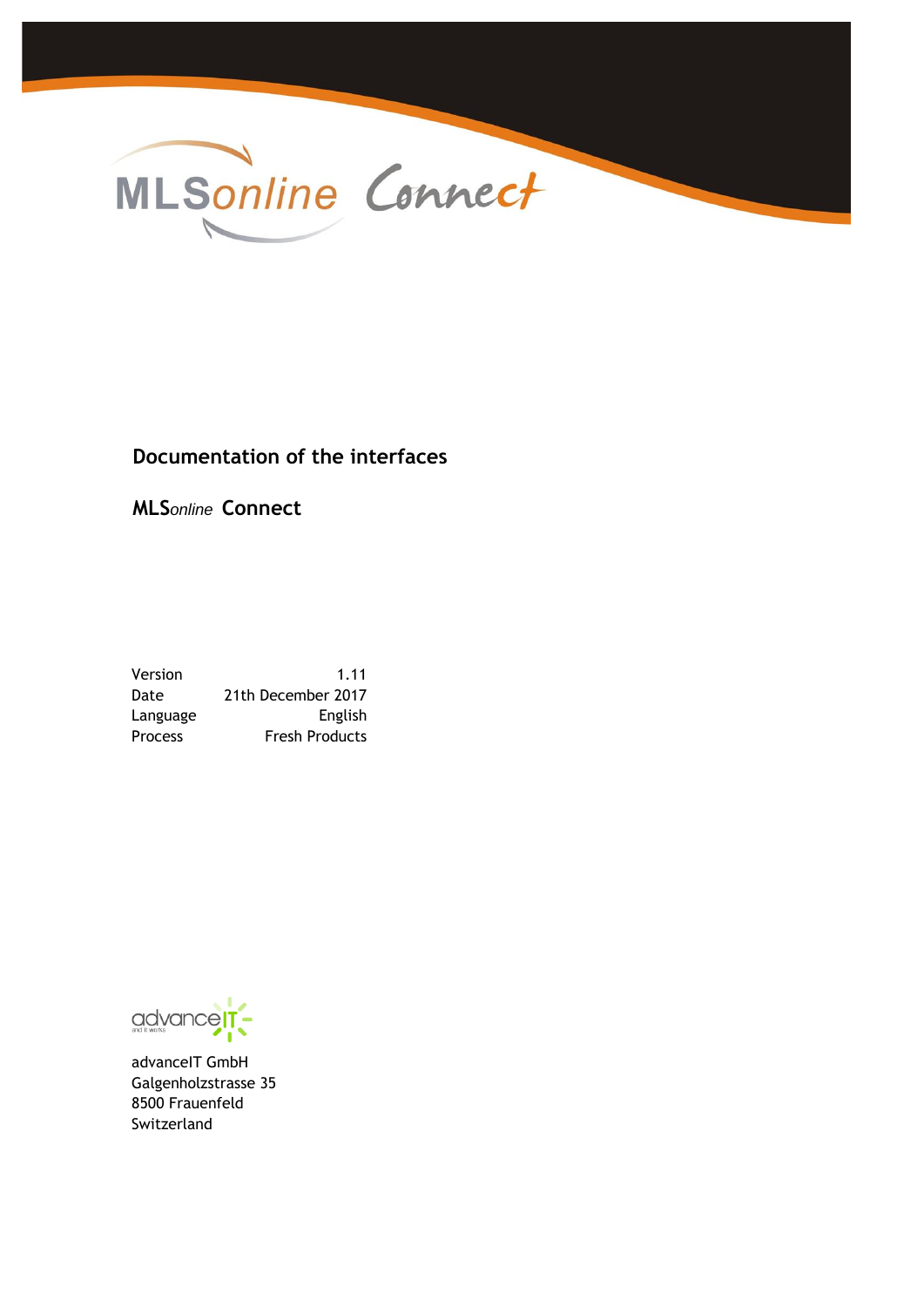## **Description of the columns**

| "Required": |          | Defines, if this field is sent or is to be sent          | <b>Field delimiter:</b>                |
|-------------|----------|----------------------------------------------------------|----------------------------------------|
|             | Yes      | Export: field is always filled with a valid value        | Used to delimit one field from the ne  |
|             |          | Import: field must be filled always with a valid value   | Bsp: "20"; "2007-07-07"; "10"; "500.5! |
|             | INo      | Export: field is never exported                          | Default value:<br>; (Semicolon)        |
|             |          | Import: field is not allowed to be sent                  | Can be defined per supplier            |
|             | Optional | Export: field is always available, but can be empty ("") |                                        |
|             |          | Import: field must be delivered, but can be empty ("")   | End of line(EOF):                      |

## "Mandatory Frische": Defines, if this field is to be sent for Frische-processes

| ᆺ | Export: field is always exported (empty or filled)         |
|---|------------------------------------------------------------|
|   | Import: field must be delivered (empty or filled)          |
|   | If not marked: This field is not exported and not imported |
|   |                                                            |

"Data type":

| Date           | Export: Format "2007-07-07" is used for export                           |  |  |  |  |  |
|----------------|--------------------------------------------------------------------------|--|--|--|--|--|
|                | Import: Format "2007-07-07" must be used for import                      |  |  |  |  |  |
| <b>Boolean</b> | $0 = No, 1 = Yes$                                                        |  |  |  |  |  |
| Integer        | Contains numeric characters                                              |  |  |  |  |  |
| Decimal        | For prices: xxxx.yy ("2000.00"), 2 decimal places                        |  |  |  |  |  |
|                | For Quantities(order, delivery): xxxx.yyy ("2000.500"), 3 decimal places |  |  |  |  |  |
| Currency       | The ISO-Codes are used                                                   |  |  |  |  |  |
|                | $CHF = Swiss francs$                                                     |  |  |  |  |  |
|                | $EUR = EURO$                                                             |  |  |  |  |  |
| <b>String</b>  | Field with numeric and/or alphanumeric characters                        |  |  |  |  |  |

Inside a exchanged file, the first line can be a header line, which contains the column description. Order-Example: import files, or he can also using the field marker Can be defined per supplier. Default value: The header line is exported and imported They are exchanged without any sign in it. **Sequence(order) of the records** "OrderNo";"CreationDate";"BuyerBranchILN";"StockBranchILN";"ReceiveBranchILN";"LogisticClassCode";"Currency";" DelDate";"DetailBegin";"SequenceNo";"OrderPosNo";"ContractNo";"OrderedEAN";"CUArtEAN";"TUArtEAN";"CUPerTU";" Unit";"SellingUnitOrdered";"SellingUnitToDeliver";"QtyOrder";"BuyPrice";"BuyPricePerUnit";"SalesPrice";"SalesPriceC

Records which belongs togehter for ex. all position records of a delivery, must be delivered as one after the other

**Explanation to the standard-interfaces Specific setting of the following properties per supplier is possible (CSV-format):**

Can be defined per supplier Used to delimit one field from the next one Bsp: "20";"2007-07-07";"10";"500.555"

# End of line(EOF):

The end of each line must be marked with Carriage Return (CR) und Line Feed (LF). At the last field of each line, no field delimiter(;) should be set.

## If not marked: This field is not exported and not imported **Mark of each field**

A field can, if necessary, be marked at the begin and at the end of the field with a field marker. This is required if the field delimiter character is used inside the field value. Example:

"1";"artikel contains the ; char";"7900098777"

## Default value:

Can be defined per supplier inside the export For the import, the supplier itself is responsible **Header line (CSV-format)** that he is not using the field delimiter inside the as his standard field marker. configuration, the standard is to send the marker for each field (begin and end of the field)

## **Empty fields**

"field with value";;"field with value" or field with value;;field with value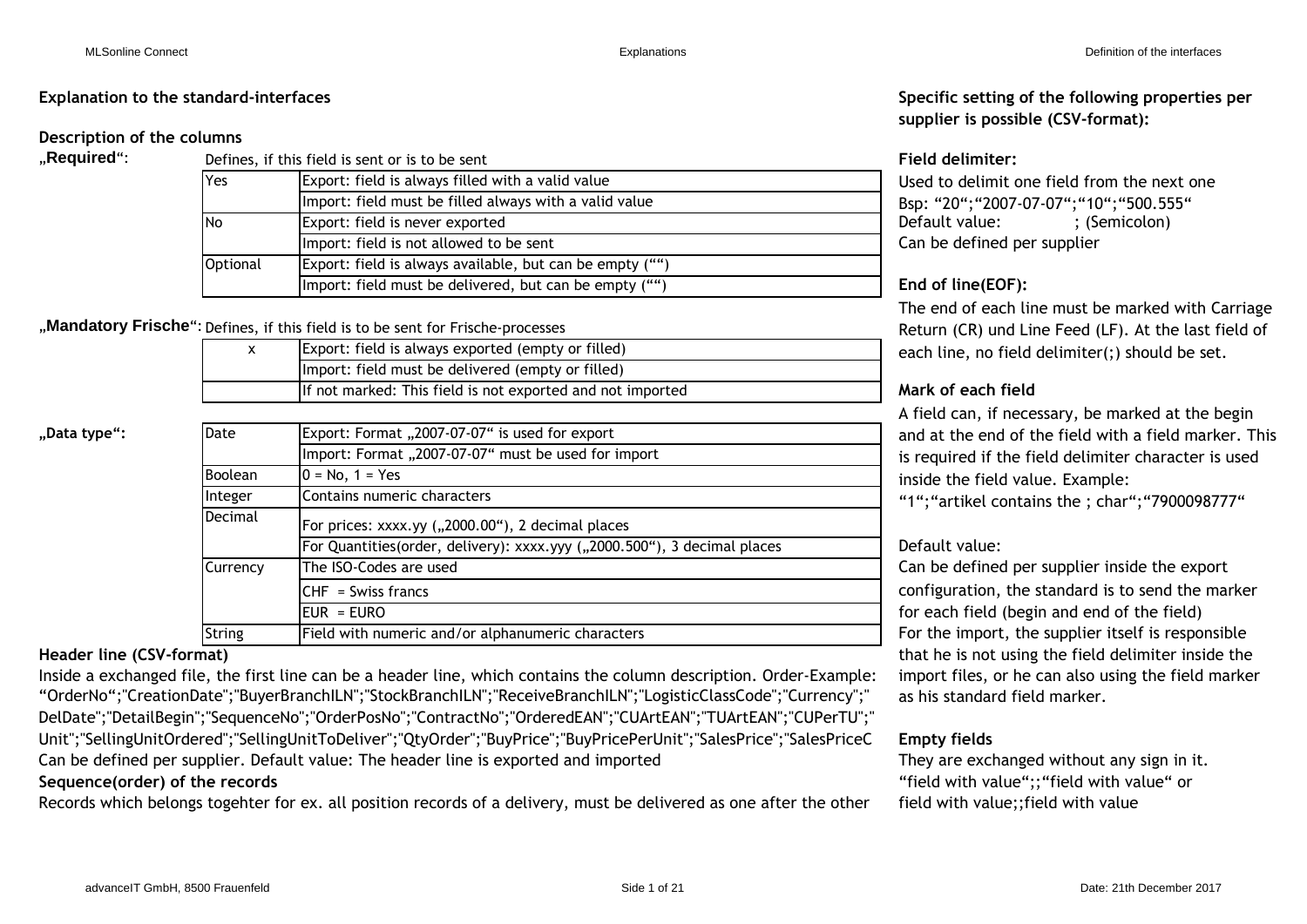**Example file of a delivery in CSV format, created from a supplier:**

"0000000993";"2007-08-01";"2007-08-20";"1894060";"7617007000006";"7617007004202";"7617007004202";"92";"";"";"30";"0";;;"13.109";"1";999;"00050";"2125321000008";;"13.109";"CU";"1";"KGM";;;; "**OrderNo**";"CreationDate";"DeliveryDate";"**DESADVNo**";"BuyerBranchILN";"StockBranchILN";"ReceiveBranchILN";"LogisticClassCode";"LicencePlate";"TransCompany";"TransModeCode";"NoDeliveryCode";"SSCCNo";"S "**0000000994**";"2007-08-01";"2007-08-20";"**1894059**";"7617007000006";"7617007004394";"7617007004394";"92";"";"";"30";"0";;;"5.11";"1";999;"00010";"2114770000004";;"5.11";"CU";"1";"KGM";;;; "**0000000994**";"2007-08-01";"2007-08-20";"**1894059**";"7617007000006";"7617007004394";"7617007004394";"92";"";"";"30";"0";;;"0.54";"1";999;"00020";"2141137000001";;"0.54";"CU";"1";"KGM";;;; "**0000000994**";"2007-08-01";"2007-08-20";"**1894059**";"7617007000006";"7617007004394";"7617007004394";"92";"";"";"30";"0";;;"10.109";"1";999;"00030";"2914882000004";;"10.109";"CU";"1";"KGM";;;; "**0000000994**";"2007-08-01";"2007-08-20";"**1894059**";"7617007000006";"7617007004394";"7617007004394";"92";"";"";"30";"0";;;"5.11";"1";999;"00040";"2137444000001";;"5.11";"CU";"1";"KGM";;;; "**0000000994**";"2007-08-01";"2007-08-20";"**1894059**";"7617007000006";"7617007004394";"7617007004394";"92";"";"";"30";"0";;;"1.41";"1";999;"00050";"2125321000008";;"1.41";"CU";"1";"KGM";;;; "0000000993";"2007-08-01";"2007-08-20";"1894060";"7617007000006";"7617007004202";"7617007004202";"92";"";"";"30";"0";;;"30.109";"1";999;"00010";"2114770000004";;"30.109";"CU";"1";"KGM";;;; "0000000993";"2007-08-01";"2007-08-20";"1894060";"7617007000006";"7617007004202";"7617007004202";"92";"";"";"30";"0";;;"20.109";"1";999;"00020";"2141137000001";;"20.109";"CU";"1";"KGM";;;; "0000000993";"2007-08-01";"2007-08-20";"1894060";"7617007000006";"7617007004202";"7617007004202";"92";"";"";"30";"0";;;"100.11";"1";999;"00030";"2914882000004";;"100.11";"CU";"1";"KGM";;;; "0000000993";"2007-08-01";"2007-08-20";"1894060";"7617007000006";"7617007004202";"7617007004202";"92";"";"";"30";"0";;;"30.109";"1";999;"00040";"2137444000001";;"30.109";"CU";"1";"KGM";;;; "0000000991";"2007-07-30";"2007-08-20";"1894062";"7617007000006";"7617007004332";"7617007004332";"92";"";"";"30";"0";;;"10.99";"1";999;"00020";"2141137000001";;"10.99";"CU";"1";"KGM";;;; "0000000991";"2007-07-30";"2007-08-20";"1894062";"7617007000006";"7617007004332";"7617007004332";"92";"";"";"30";"0";;;"25.109";"1";999;"00030";"2914882000004";;"25.109";"CU";"1";"KGM";;;; "0000000991";"2007-07-30";"2007-08-20";"1894062";"7617007000006";"7617007004332";"7617007004332";"92";"";"";"30";"0";;;"10.109";"1";999;"00040";"2137444000001";;"10.109";"CU";"1";"KGM";;;; "0000000991";"2007-07-30";"2007-08-20";"1894062";"7617007000006";"7617007004332";"7617007004332";"92";"";"";"30";"0";;;"7.11";"1";999;"00050";"2125321000008";;"7.11";"CU";"1";"KGM";;;; "0000000992";"2007-08-01";"2007-08-20";"1894061";"7617007000006";"7617007004363";"7617007004363";"92";"";"";"30";"0";;;"20.109";"1";999;"00010";"2114770000004";;"20.109";"CU";"1";"KGM";;;; "0000000992";"2007-08-01";"2007-08-20";"1894061";"7617007000006";"7617007004363";"7617007004363";"92";"";"";"30";"0";;;"5.11";"1";999;"00020";"2141137000001";;"5.11";"CU";"1";"KGM";;;; "0000000992";"2007-08-01";"2007-08-20";"1894061";"7617007000006";"7617007004363";"7617007004363";"92";"";"";"30";"0";;;"50.109";"1";999;"00030";"2914882000004";;"50.109";"CU";"1";"KGM";;;; "0000000992";"2007-08-01";"2007-08-20";"1894061";"7617007000006";"7617007004363";"7617007004363";"92";"";"";"30";"0";;;"20.109";"1";999;"00040";"2137444000001";;"20.109";"CU";"1";"KGM";;;; "0000000992";"2007-08-01";"2007-08-20";"1894061";"7617007000006";"7617007004363";"7617007004363";"92";"";"";"30";"0";;;"10.51";"1";999;"00050";"2125321000008";;"10.51";"CU";"1";"KGM";;;; "0000000991";"2007-07-30";"2007-08-20";"1894062";"7617007000006";"7617007004332";"7617007004332";"92";"";"";"30";"0";;;"10.109";"1";999;"00010";"2114770000004";;"10.109";"CU";"1";"KGM";;;;

#### **Annotation:**

- 1. The first line(Header line) is optional, and can be omitted.
- 2. The "-characters are optional. Instead of sending "2007-08-08" , you can send 2007-08-08.
- 3. In every line, the head of a delivery is repeated. Each line contains the information of the header and the position.
- 4. At the end of each line, the CR and LF mark the line as ended
- 5. Data which belongs togehter, must be following each other. For example: all delivery data for DESADVNo "1894059" and the OrderNo "0000000994" follows each other.
- 6. File-Handling: If possible, do not create one file for each Delivery. Create one file containing several deliveries. It will make the Upload to the server much more effecient. (Same rule for all other document types)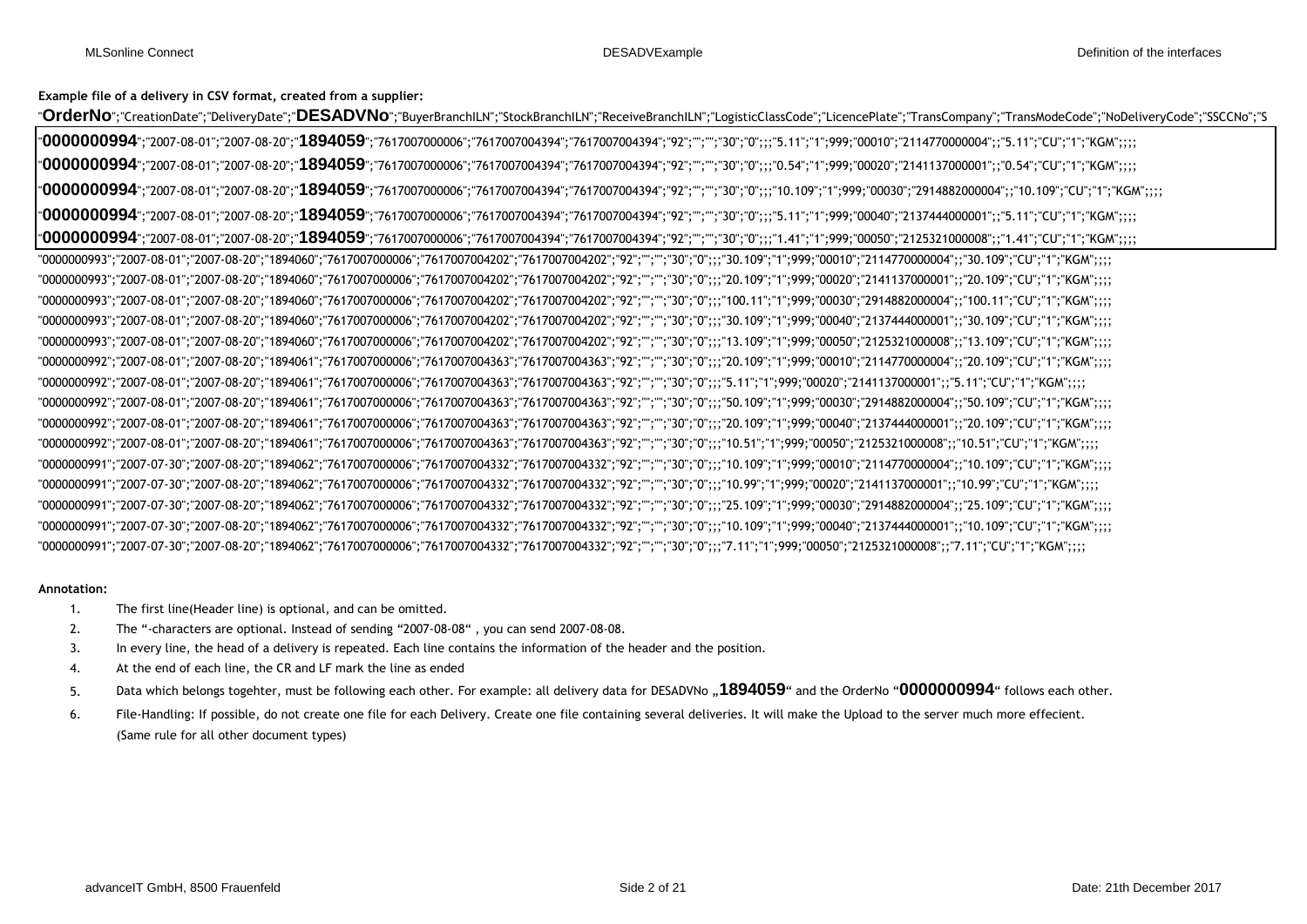### **Common Field descriptions**

#### **Partnerinformation:**

Each partner has an unique ILN-number. This number identifies the buyer, the StockBranch or the ReceiveBranch. Migros publishes the entire list of subsidiary partners at their portal supplier.net at your disposal. It is also possible to get those partners through MLSonline Connect within the Partner export In all exchanged documents, these partner numbers are/must be available in the following fields:

BuyerBranchILN: ILN of the buyer, for Frische this is the associative, for ex. . "Migros Associative Zurich" **StockBranchILN:** ILN of the point of delivery, the place where the suppliers delivers the goods **ReceiveBranchILN:** ILN of the receive location, the final destination of the goods

Dependent of the process, the three communicated partners are defined as follows:

#### **Stockkeeping/Flowthrough (SK/FT)**

| BuyerBranchILN:   | ILN of the buyer, for Frische this is the associative, for ex. Migros Associative Zurich" |
|-------------------|-------------------------------------------------------------------------------------------|
| StockBranchILN:   | ILN of the associative, for ex. "Migros Associative Zurich"                               |
| ReceiveBranchILN: | ILN of the associative, for ex. "Migros Associative Zurich"                               |

#### **Cross Docking (CD)**

| BuyerBranchILN:   | lLN of the buyer, for Frische this is the associative, for ex "Migros Associative Zurich" |
|-------------------|-------------------------------------------------------------------------------------------|
| StockBranchILN:   | ILN of the associative, for ex. "Migros Associative Zurich"                               |
| ReceiveBranchILN: | ILN of a store, z.B., MM Zurich City"                                                     |

#### **Direct to Store (DTS)**

| BuyerBranchILN:   | ILN of the buyer, for Frische this is the associative, for ex. Migros Associative Zurich" |
|-------------------|-------------------------------------------------------------------------------------------|
| StockBranchILN:   | ILN of a store, z.B. "MM Zurich City"                                                     |
| ReceiveBranchILN: | ILN of a store , z.B. "MM Zurich City"                                                    |

For all exchanged documents like Delivery and Invoice, the supplier has to adopt these fields from the order and sent them back corresponding to the order.

LogisticClassCode For each process, there is a logisticClass number, If an order with LogisticClassCode of 91 is created, then the Delivery and Invoice must be sent with the same LogisticClassCode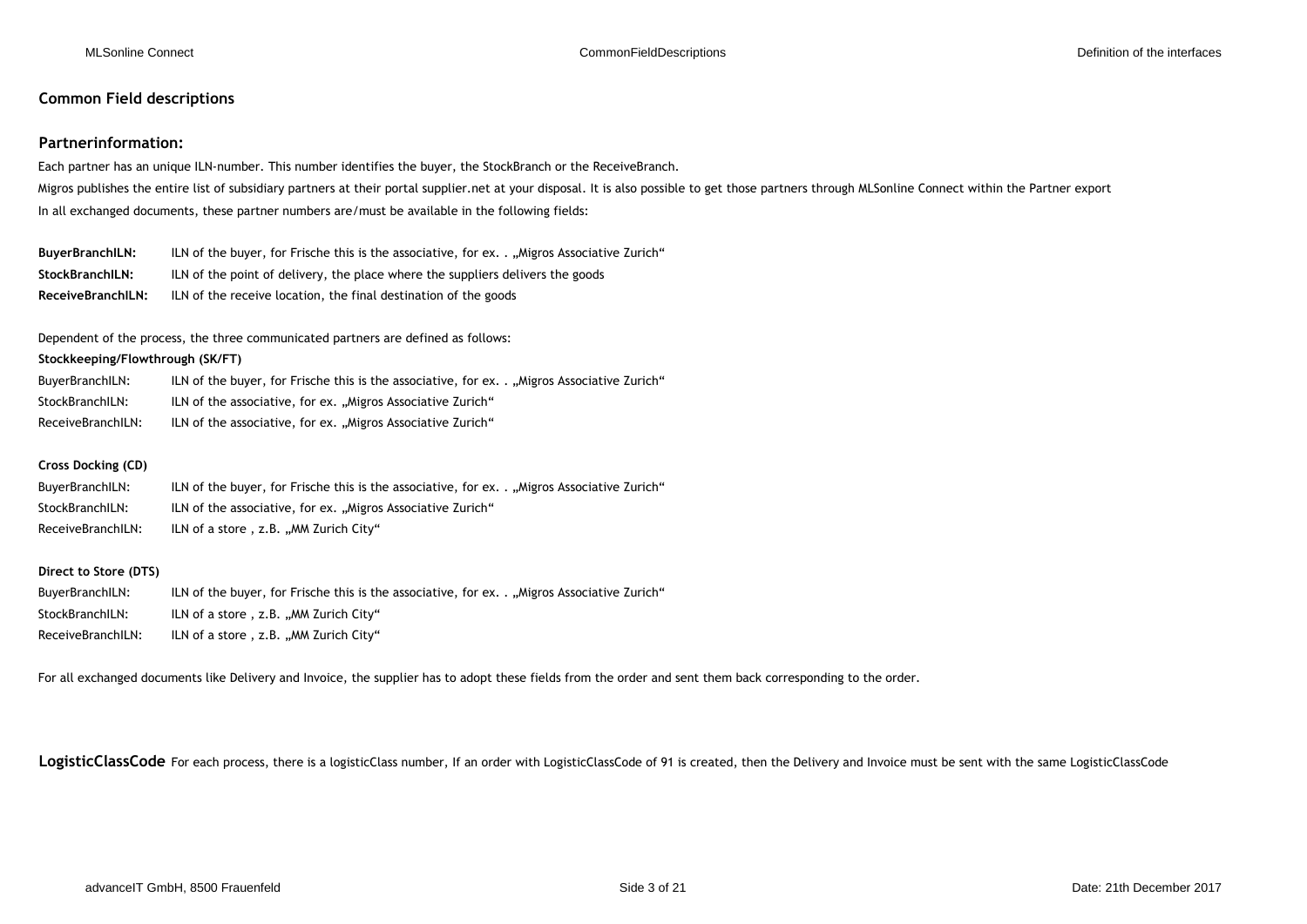### **Exchanged amount and price units**

### **Incoming orders**

All exchanged amounts within the MLSonline Connect System are always in Consumer Unit's (CU). The Migros SAP-System can do orders in TU or CU, but via Connect, you will always get the amount in CU.

#### *Example: SAP sends the following order in TU (The supplier does not get it like this!)*

| Order position | EAN of the TU article | Ordered TU-quantity | CU per TU |
|----------------|-----------------------|---------------------|-----------|
| 00010          | 7612345678902         | 10                  |           |
| 00020          | 7612345678911         |                     |           |

#### *The supplier gets the following information in the Connect interfaces*

| Order position | OrderedFAN    | <b>EAN of the TU article EAN of the CU article CU per TU QtyOrder</b> |               |    |
|----------------|---------------|-----------------------------------------------------------------------|---------------|----|
| 00010          | 7612345678902 | 7612345678902                                                         | 7612345678901 | 50 |
| 00020          | 7612345678911 | 7612345678911                                                         | 7612345678910 |    |

#### *The incoming order-processing is based on the following information of the price conditions managed by the supplier (Price Condition-Import)*

| CUPerTU:         | The quantity, which is defined for the article and buyer (inside the price conditions) is used to calculate the CU-quantity from the TU-quantity.                                                                                                                                              |
|------------------|------------------------------------------------------------------------------------------------------------------------------------------------------------------------------------------------------------------------------------------------------------------------------------------------|
| <b>BuyPrice:</b> | The purchase (BuyPrice) price, which is defined in the price condition by the supplier, is used and exported into the order-position. The purchase price, which was sent<br>from Migros, is exported as the field BuyPriceMigros.                                                              |
| SalesPrice:      | The ourchase price (SalesPrice) price, which is sent with the order position from Migros, is exported into the order-position. The SalesPrice within the price condition<br>has no effect                                                                                                      |
| Important:       | 1. The CU per TU-amount, which must be managed by the supplier within the price conditions, has to be correct always. If its wrong, then the<br>received arder quantities will be wrong. This is because a CAD arder usually sends the quantity values in TH and the MLC Cystem is salculating |

- received order quantities will be wrong. This is because a SAP order usually sends the quantity values in TU and the MLS-System is calculating the CU-quantities based on the CUPerTU value found in the price condition
	- 2. Per associative, the supplier can manage different price conditions with different prices and CUPerTU per article, see Price Conditions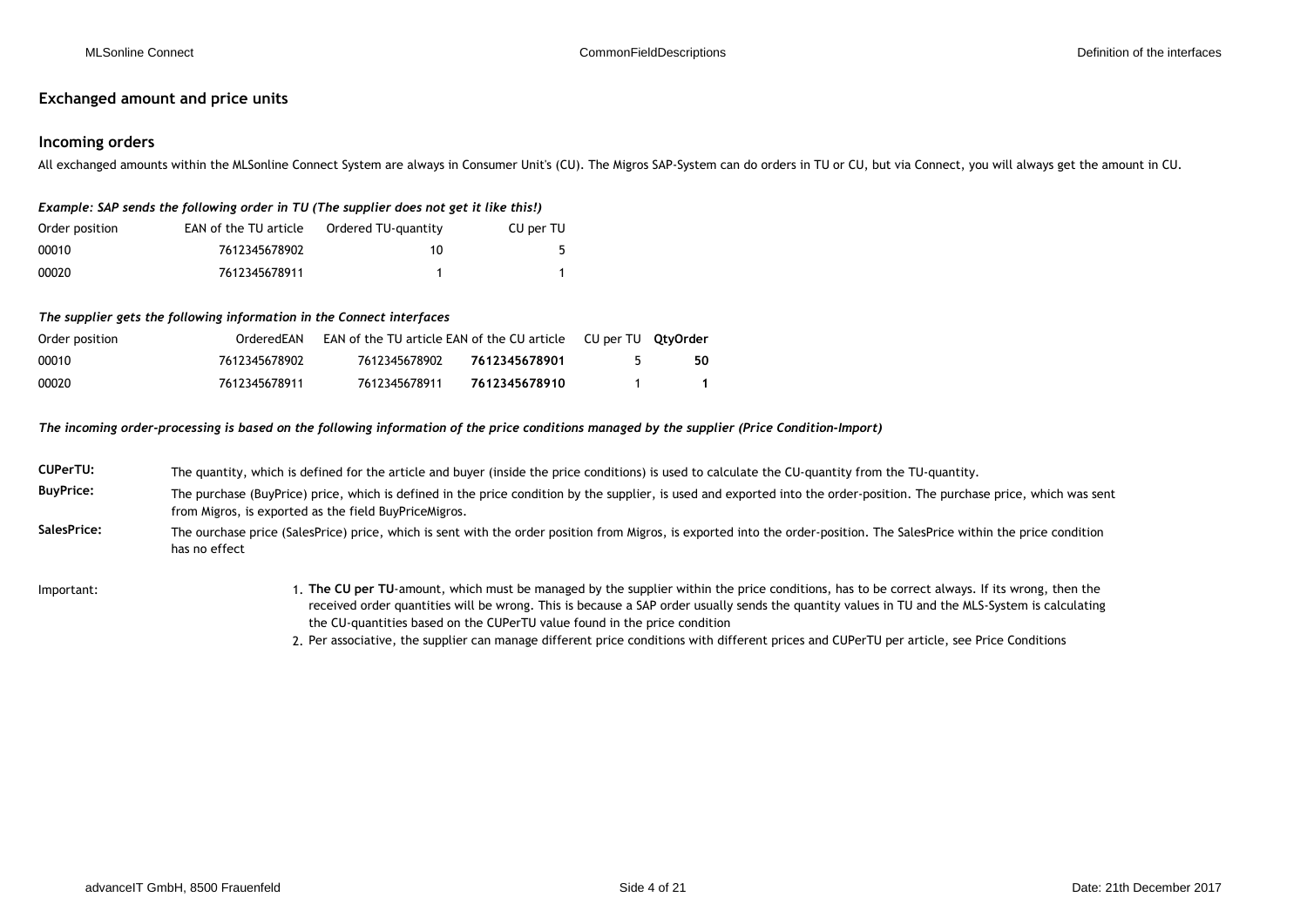## **Process Flow Fresh Products**

|                                                  |                                                                                                                                                                                                                                                                                                                                                                                       |                   | <b>Exchanged documents</b> |                             |
|--------------------------------------------------|---------------------------------------------------------------------------------------------------------------------------------------------------------------------------------------------------------------------------------------------------------------------------------------------------------------------------------------------------------------------------------------|-------------------|----------------------------|-----------------------------|
|                                                  |                                                                                                                                                                                                                                                                                                                                                                                       | from              | from Supplier              | Document                    |
|                                                  |                                                                                                                                                                                                                                                                                                                                                                                       | <b>Connect to</b> | to Connect                 | <b>Type</b>                 |
|                                                  | Within the fresh process flow, there are the following logistic processes to be handled                                                                                                                                                                                                                                                                                               | Supplier          |                            |                             |
|                                                  |                                                                                                                                                                                                                                                                                                                                                                                       |                   |                            |                             |
| <b>Master Data</b>                               |                                                                                                                                                                                                                                                                                                                                                                                       |                   |                            |                             |
| Master data<br>synchronisation                   | Stammdatenabgleich: Supplier has to manage the basic articles und price conditions together with Migros. Means EAN's, Migros Article Numbers., CUPerTU's and prices must<br>be clearly defined                                                                                                                                                                                        |                   |                            |                             |
| Subsidiary partners                              | The supplier must know all the Migros subsidiary partners (Filialen). These informations are basically NOT communicated electronically. The supplier can get the master data<br>from the supplier.net of Migros. MLSonline Connect now also supports the export of all subsidiary partners within the partner export, see the Partner section for details                             |                   |                            |                             |
| Article + Prices                                 | Once the master data's are defined, the suplier has to send the Articles and Price conditions as described in this interface documentation. MLSonline Connect needs the master<br>data to be sent from the supplier before of any other data. Master data changes must be sent from the supplier accordingly                                                                          |                   | X                          | Article, Price<br>condition |
| <b>Orders from Migros</b>                        | The supplier will receive Orders from Migros. Connect will send them inside the Orders document structure                                                                                                                                                                                                                                                                             | X                 |                            | Order                       |
|                                                  |                                                                                                                                                                                                                                                                                                                                                                                       |                   |                            |                             |
| Delivery to Migros                               | For each Order, the supplier has to send delivery information.1 or more Delivery per Order is allowed                                                                                                                                                                                                                                                                                 |                   | <b>X</b>                   | Delivery                    |
| <b>Invoice to Migros</b>                         | Based on the delivered goods, the supplier has to send invoice information. For each Delivery, 1 Invoice has to be sent                                                                                                                                                                                                                                                               |                   | X                          | Invoice                     |
| <b>Price and Amount</b><br>Corrections to Migros | The supplier must be able to send price (CorrectionType='P') and amount correction (CorrectionType='M') information. Those are handled with the Invoice document. The<br>CorrectionType, the referenced Order, Desady and Invoice must be sent. There are Credit Notes (G=Gutschrift) and Debit notes (N=Nachbelastung) to be handled.                                                |                   | X                          | Invoice                     |
|                                                  | There are situation, where the supplier has to create an order by himself, without getting an order from Migros. We call that a manual order. This is usually if the Supplier<br><b>Manual Order to Migros</b> gets a call from Migros to deliver more products. The supplier sends an Order document. Afterwards he will send the delivery and invoice referencing the manual order. |                   | X                          | <b>ManualOrder</b>          |
| <b>Return RNB</b>                                | In case of a Return, the supplier will receive a FAX from Migros. The FAX contains the RNB-number and all returned articles. The supplier then has to send a Credit Note,<br>referencing the RNB-number as the OrderNo and all returned article informations                                                                                                                          |                   | X                          | Invoice                     |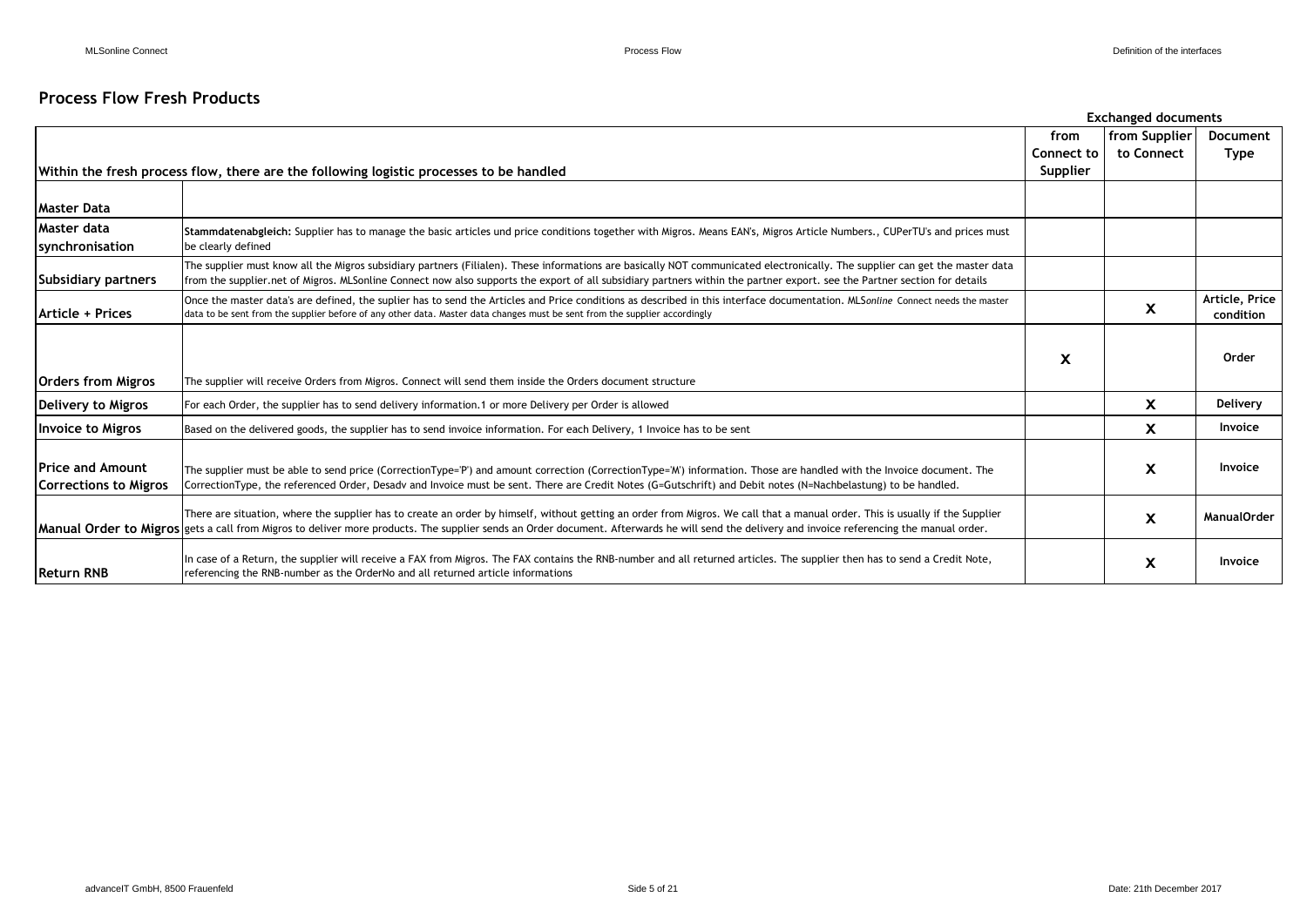## **Order Export-Interface, from MLS***online* **Connect to the ERP-system of the supplier**

# **HEADER-INFORMATION, Order**

| <b>Fieldname</b>       | Data    | <b>MLSonline</b>   |          | <b>Fieldname</b>         | <b>MLSonline</b>   | Mandatory |                                                                                                                  |  |
|------------------------|---------|--------------------|----------|--------------------------|--------------------|-----------|------------------------------------------------------------------------------------------------------------------|--|
| <b>MLSonline</b>       | -type   | <b>Connect</b>     | Required | export file              | Connect            | Frische   | Meaning                                                                                                          |  |
| OrderNo                | String  | Max. 10-characters | Yes      | <b>OrderNo</b>           | Max. 10-characters |           | Unique number of the order                                                                                       |  |
| CreationDate           | Date    | Format 2007-05-30  | Yes      | <b>CreationDate</b>      | Format 2007-05-30  |           | Creation date of the order                                                                                       |  |
| <b>DelDateEarliest</b> | Date    | Format 2007-05-30  | Yes      | DeliveryDate             | Format 2007-05-30  |           | Earliest delivery date, official delivery date for Frische                                                       |  |
| BuyerBranchGID         | Integer |                    | Yes      | <b>BuyerBranchILN</b>    | 13-digits number   |           | ILN of the Buyer, for Frische the association of Migros                                                          |  |
| StockBranchGID         | Integer |                    | Yes      | <b>StockBranchILN</b>    | 13-digits number   |           | ILN of the storage location, VMI/SK/FT: storage location="goods<br>recipient", CD: central store, DTS: store     |  |
| ReceiveBranchGID       | Integer |                    | Yes      | <b>ReceiveBranchILN</b>  | 13-digits number   | Y         | ILN of the goods recipient, for Frishce the association, VMI/SK/FT:<br>same as the StockBranchILN, CD/DTS: store |  |
| LogisticClassDVGID     | Integer |                    | Yes      | <b>LogisticClassCode</b> | Integer            |           | number of the process: SK/FT-Frische, CD-Frische, DTS-Frische,<br>Return-Frische, see the codes in the appendix  |  |
| CurrDVGID              | Integer |                    | Yes      | <b>Currency</b>          | ISO-Code (3-char)  |           | Currency, ex. "CHF", "EUR",                                                                                      |  |

## **POSITION-INFORMATION, Order**

| <b>Fieldname</b>   | Data          |                                  |          | <b>Fieldname</b>   | Format            | Mandatory |                                                                                                                                                                                                                                          |
|--------------------|---------------|----------------------------------|----------|--------------------|-------------------|-----------|------------------------------------------------------------------------------------------------------------------------------------------------------------------------------------------------------------------------------------------|
| <b>MLSonline</b>   | -type         | <b>Format MLSonline Required</b> |          | export file        | <b>MLSonline</b>  | Frische   | Meaning                                                                                                                                                                                                                                  |
| <b>OrderPosNo</b>  | <b>String</b> |                                  | Yes      | <b>IOrderPosNo</b> | String            | Χ         | Consecutively number of the order position, starting mit, 00010",<br>,,00020", ,,00030",                                                                                                                                                 |
| ContractGID        | Integer       |                                  | Yes      | <b>ContractNo</b>  | Integer           |           | Number of the contract/price condition                                                                                                                                                                                                   |
| <b>OrderedEAN</b>  | Integer       |                                  | Yes      | <b>OrderedEAN</b>  | 13-digits number  | X         | If the article is not found in the master data, this EAN-number is the<br>only number communicated. (--> CUArtEAN and TUArtEAN will be<br>empty). The OrderedEAN shall be considered by the supplier only in<br>case of an ErrorState!=0 |
| SupArtGID          | Integer       |                                  | Yes      | <b>CUArtEAN</b>    | 13-digits number  | х         | <b>EAN-number of the CU-article, ist always set, except the article isn't</b><br>found in the master data $(-)$ CUArtEAN = $,0$ "). It is even set, in case<br>the order is done as TU-unit.                                             |
| <b>TUSupArtGID</b> | Integer       |                                  | Optional | <b>ITUArtEAN</b>   | 13-digits number  | х         | <b>EAN-number of the TU-article, only filled, if the order is done in TU,</b><br>otherwise TUArtEAN=""                                                                                                                                   |
| <b>CUPerTU</b>     | Decimal       |                                  | Yes      | <b>ICUPerTU</b>    | Decimal (xxx.yyy) |           | Quantity of CU contained in one TU, this value is taken from the<br>contract, managed by the supplier                                                                                                                                    |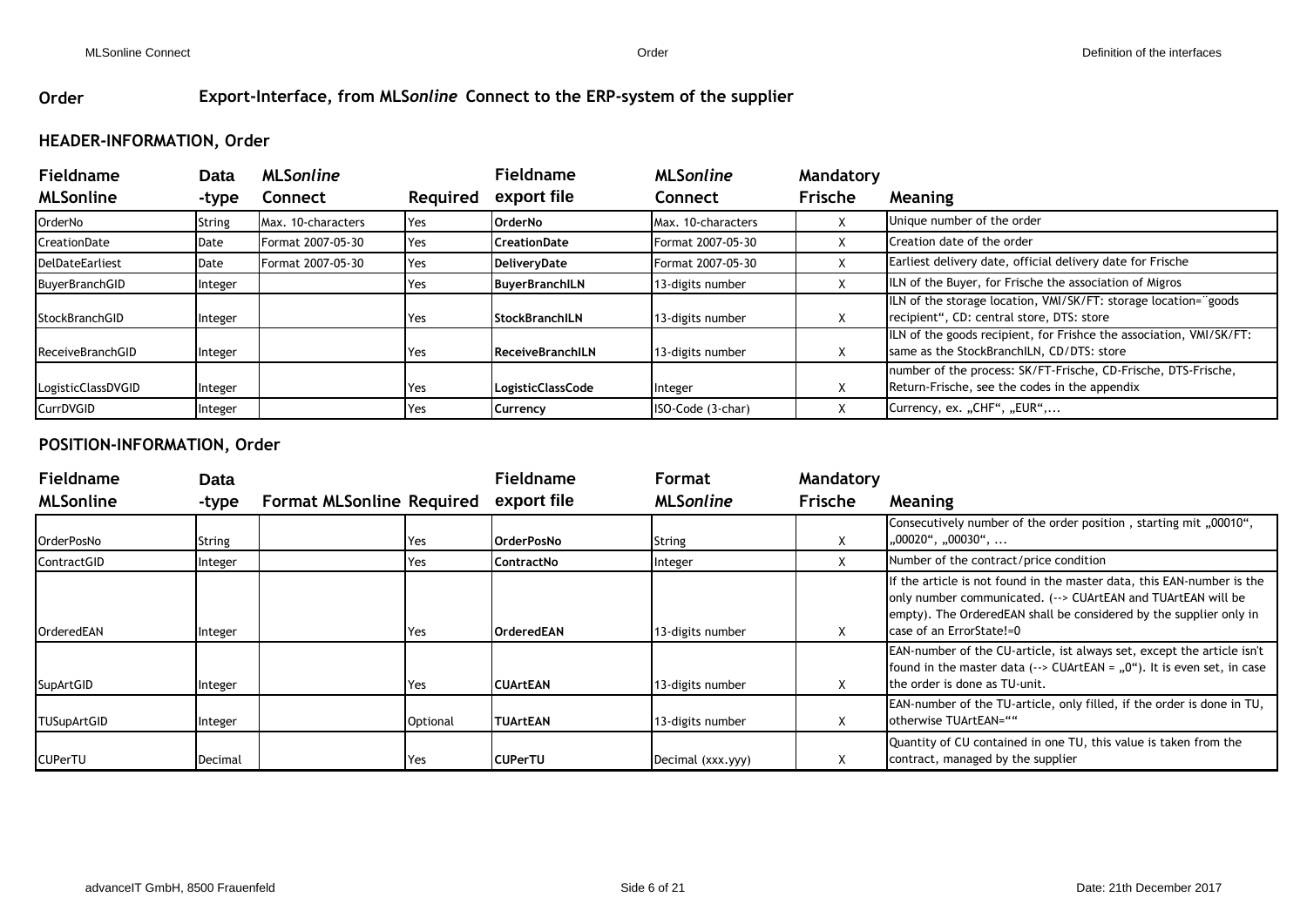|                            |               |                                  |               |                           | Format                                                                                                                                                                                                                  |           |                                                                                                                                                                                                                                                                                                                                                                                                                                                                                                       |
|----------------------------|---------------|----------------------------------|---------------|---------------------------|-------------------------------------------------------------------------------------------------------------------------------------------------------------------------------------------------------------------------|-----------|-------------------------------------------------------------------------------------------------------------------------------------------------------------------------------------------------------------------------------------------------------------------------------------------------------------------------------------------------------------------------------------------------------------------------------------------------------------------------------------------------------|
| Fieldname                  | Data          |                                  |               | <b>Fieldname</b>          | <b>MLSonline</b>                                                                                                                                                                                                        | Mandatory |                                                                                                                                                                                                                                                                                                                                                                                                                                                                                                       |
| <b>MLSonline</b>           | -type         | <b>Format MLSonline Required</b> |               | export file               | Connect                                                                                                                                                                                                                 | Frische   | Meaning                                                                                                                                                                                                                                                                                                                                                                                                                                                                                               |
| <b>UnitDVGID</b>           | <b>String</b> |                                  | Yes           | <b>UnitCode</b>           | "CU" or "TU"                                                                                                                                                                                                            | X         | Original value of the ordered unit from the Migros SAP-System, CU or<br>TU. The delivery has to be done usually in CU, especially for KGM/LTR<br>the delivery must be done in CU-unit.                                                                                                                                                                                                                                                                                                                |
| <b>OrderedCUDVGID</b>      | String        |                                  | Yes           | SellingUnitOrderedCode    | "PCE", "KGM",                                                                                                                                                                                                           | X         | Selling Unit, ordered from Migros, Stück, Kilogramm, Liter,<br>see codes in the appendix                                                                                                                                                                                                                                                                                                                                                                                                              |
| <b>CUDVGID</b>             | String        |                                  | Yes           | SellingUnitDeliverCode    | "PCE", "KGM",                                                                                                                                                                                                           | X         | Selling Unit, to be delivered, Stück, Kilogramm, Liter,this value is<br>taken from the associated contract, managed by the supplier. see<br>codes in the appendix.                                                                                                                                                                                                                                                                                                                                    |
| QtyOrder                   | Decimal       | 10.450 Yes                       |               | <b>QtyOrder</b>           | Decimal (xxx.yyy)                                                                                                                                                                                                       | X         | Quantity of order, always in CU-quantity!<br>CU-order: QtyOrder=Bestellmenge in CU<br>TU-order: QtyOrder=ordered qty in TU * CU/TU of the contract(=CU-<br>quantity)                                                                                                                                                                                                                                                                                                                                  |
| <b>BuyPrice</b>            | Decimal       |                                  | 1.2 Yes       | <b>BuyPrice</b>           | Decimal (xxx.yy)                                                                                                                                                                                                        | X         | Buy price, this value is taken from the contract (price condition<br>managed by the supplier)                                                                                                                                                                                                                                                                                                                                                                                                         |
| <b>BuyPricePerUnit</b>     | Integer       |                                  | Yes           | <b>BuyPricePerUnit</b>    | Integer                                                                                                                                                                                                                 | X         | Defines for how many units the BuyPrice is defined, usually it is "1"                                                                                                                                                                                                                                                                                                                                                                                                                                 |
| <b>SalesPrice</b>          | Decimal       |                                  | Yes           | <b>SalesPrice</b>         | Decimal (xxx.yy)                                                                                                                                                                                                        | X         | SalesPrice from MGB, can also be a promotional price                                                                                                                                                                                                                                                                                                                                                                                                                                                  |
| <b>SalesPriceCurrDVGID</b> | Currency      |                                  | Yes           | <b>SalesPriceCurrency</b> | ISO-Code (3-char)                                                                                                                                                                                                       | Χ         | Currency of the salesprice                                                                                                                                                                                                                                                                                                                                                                                                                                                                            |
| ErrorStateDVGID            | Integer       |                                  | Yes           | <b>ErrorStateCode</b>     | Error-Codes, which are<br>generated from<br>MLSonline based on<br>incoming ORDERS-<br>Messages (only, if master<br>data of article or price<br>conditions are not up to<br>date, or if the ORDERS-<br>message is wrong) | X         | 0= no eror, everything is correct<br>1= Ordered EAN is not available in the article master data<br>2= Order is done in wrong unit (Ordered CU, but the EAN of the article<br>is a TU-article, vice versa)<br>3= Ordered article is not an article of the Frische assortment<br>4= Article is not ready to be ordered (flag "OrderState" or<br>"SupOrderState" in the master article data is not set to TRUE)<br>5 = could not find a valid price condition for this article<br>Codes see the appendix |
| <b>BuyPriceMigros</b>      | Decimal       |                                  | 1.25 Optional | <b>BuyPriceMigros</b>     | Decimal (xxx.yy)                                                                                                                                                                                                        |           | contract / price condition. This price is the original price, which<br>Migros has in their SAP-System and can always be different from the<br>price which is in the supplier system. It's a good practice for<br>incoming orders at the supplier side to check if the BuyPrice is<br>different from the BuyPriceMigros, in order to prevent price<br>corrections                                                                                                                                      |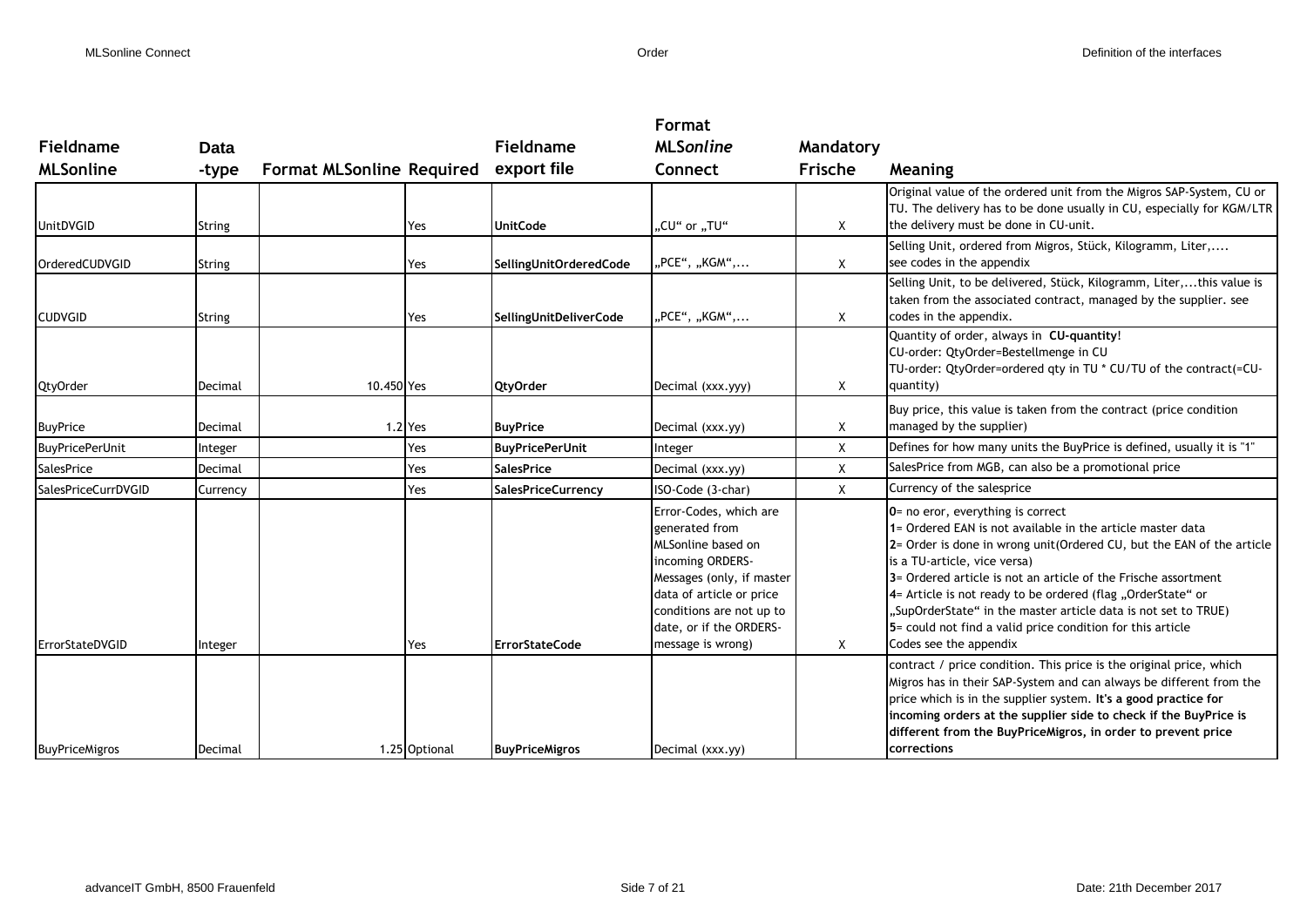| Scenario    | In the incoming order there are possible errors. This is not the normal case, but here are the definitions how the supplier has to handle these errors. |
|-------------|---------------------------------------------------------------------------------------------------------------------------------------------------------|
|             | Behaviour for the error cases (ErrorStateCode!=0). The following errors can happen:                                                                     |
| Case 1      | Migros is ordering an article with its EAN-Code, but this article isnt available inside MLSonline or the EAN-Code was wrong set                         |
| Meaning:    | In the incoming order you wont get the CUArtEAN, TUArtEAN, but the OrderedEAN is delivered, ErrorStateCode=1                                            |
| What to do: | The article has to be managed inside MLSonline or through the interfaces.                                                                               |
|             | The article can be delivered normally inside a delivery.                                                                                                |
| Case 2      | Migros is ordering an article but doenst deliver its EAN-Code                                                                                           |
| Meaning:    | In the incoming order, you wont get the CUArtEAN, TUArtEAN, OrderedEAN, ErrorStateCode=1                                                                |
| What to do: | The supplier has to clarify with its Association of Migros, which article it is and if it really has to be delivered or not.                            |
|             | If it doenst have to be delivered: The article position can be deleted and doenst have to be delivered in the delivery file.                            |
|             | If it has to be delivered: The Association has to send a new order                                                                                      |
| Case 3      | Migros is ordering a TU-article with an EAN-Code, which is marked as a CU-article at MLSonline                                                          |
| Meaning:    | In the incoming order the CUArtEAN, TUArtEAN are not delivered, the OrderedEAN is delivered, ErrorStateCode=2                                           |
| What to do: | The supplier has to clarifiy with the Association if thats a wrong order position or if the article was wrong managed inside MLSonline.                 |
|             | The article can then normally being delivered inside a delivery file.                                                                                   |
| Case 4      | Migros is ordering an article, which is marked inside MLSonline as "Not to be ordered"                                                                  |
| Meaning:    | The CUArtEAN, TUArtEAN and OrderedEAN are delivered. The ErrorStateCode is 3 or 4.                                                                      |
| What to do: | The article can then normally being delivered inside a delivery file.                                                                                   |
| Case 5      | Migros is ordering an article, for which there is no price condition defined                                                                            |
| Meaning:    | The CUArtEAN, TUArtEAN and OrderedEAN are delivered. The ErrorStateCode=5                                                                               |
|             | This case cannot happen inside "Frische". There is always at least one valid price condition.                                                           |
| What to do: | The article can then normally being delivered inside a delivery file.                                                                                   |
|             |                                                                                                                                                         |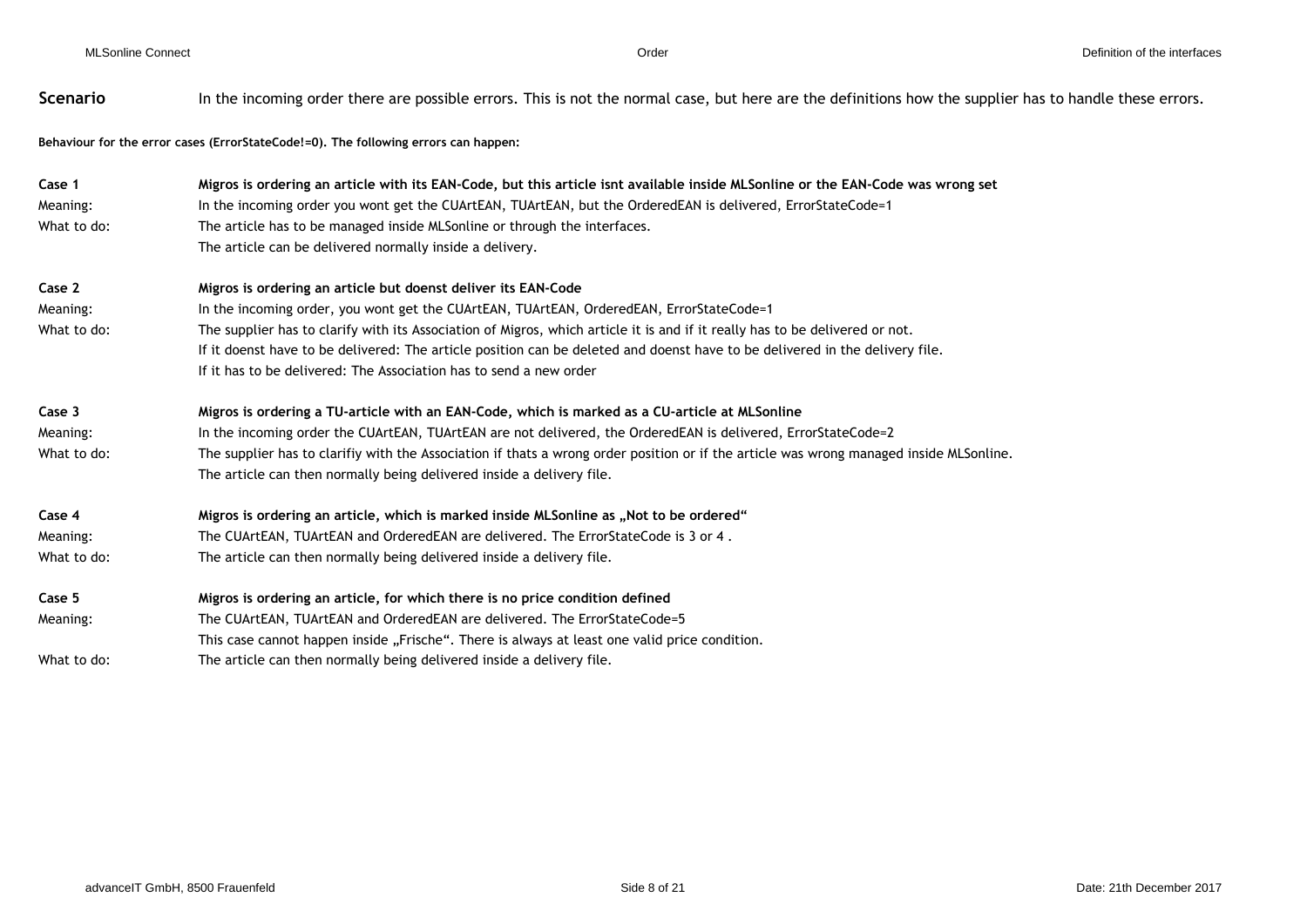## **Delivery Import-Interface, from the ERP-System of the supplier to MLS***online* **Connect**

## **HEADER-INFORMATION, Delivery**

| <b>Fieldname</b>       | <b>Data</b> |                                  |                 | <b>Fieldname</b>         |                                                            | Mandatory |                                                                                                                                                                                                                                                                                                       |
|------------------------|-------------|----------------------------------|-----------------|--------------------------|------------------------------------------------------------|-----------|-------------------------------------------------------------------------------------------------------------------------------------------------------------------------------------------------------------------------------------------------------------------------------------------------------|
| <b>MLSonline</b>       | -type       | <b>Format MLSonline Required</b> |                 | export file              | Format supplier                                            | Frische   | <b>Meaning</b>                                                                                                                                                                                                                                                                                        |
| OrderGID               | String      | Max. 10-chars                    | Yes             | <b>OrderNo</b>           | Max. 10-chars                                              | X         | Reference to the order-number                                                                                                                                                                                                                                                                         |
| CreationDate           | Date        | Format 2007-05-30                | Yes             | <b>CreationDate</b>      | Format 2007-05-30                                          | X         | Creation date of this delivery document                                                                                                                                                                                                                                                               |
| <b>DelDateEarliest</b> | Date        | Format 2007-05-30                | Yes             | DeliveryDate             | Format 2007-05-30                                          | X         | Date, when this delivery will be done physically                                                                                                                                                                                                                                                      |
| DESADVNo               | Integer     |                                  | Yes             | <b>DESADVNo</b>          | String max 10 characters                                   | X         | Unique number of the delivery, produced from the supplier                                                                                                                                                                                                                                             |
| BuyerBranchGID         | Integer     |                                  | Yes             | <b>BuyerBranchILN</b>    | 13-digits number                                           | X         | ILN of the Buyer, for Frische the association of Migros                                                                                                                                                                                                                                               |
| <b>StockBranchGID</b>  | Integer     |                                  | Yes             | <b>StockBranchILN</b>    | 13-digits number                                           | X         | ILN of the storage location, VMI/SK/FT: storage location="goods<br>recipient", CD: central store, DTS: store                                                                                                                                                                                          |
| ReceiveBranchGID       | Integer     |                                  | Yes             | <b>ReceiveBranchILN</b>  | 13-digits number                                           | Χ         | ILN of the goods recipient, for Frishce the association, VMI/SK/FT:<br>same as the StockBranchILN, CD/DTS: store                                                                                                                                                                                      |
| LogisticClassDVGID     | Integer     |                                  | Yes             | <b>LogisticClassCode</b> |                                                            | Χ         | Number of the process: SK/FT-Frische, CD-Frische, DTS-Frische,<br>Return-Frische, see the codes in the appendix                                                                                                                                                                                       |
| LicensePlate           | String      |                                  | <b>Optional</b> | <b>LicensePlate</b>      | max. 20 chars                                              | X         | Licence plate of the transporter                                                                                                                                                                                                                                                                      |
| TransCompany           | String      |                                  | <b>Optional</b> | <b>TransCompany</b>      | max. 50 chars                                              | X         | Name of the transport company                                                                                                                                                                                                                                                                         |
| <b>TransModeDVGID</b>  | Integer     |                                  | Yes             | <b>TransModeCode</b>     |                                                            | X         | Type of the transport: railway, road, air, ship, see the codes in the<br>appendix                                                                                                                                                                                                                     |
| NoDeliveryGID          | Integer     |                                  | Yes             | NoDeliveryCode           | 0=normal delivery<br>1=no delivery for the<br>entire order | Х         | If there is no delivery for the entire order, this flag must be set to 1<br>(NoDeliveryCode=1). Default is: NoDeliveryCode=0, Means there is<br>at least one position delivered for the referenced order.<br>If NoDeliveryCode=1 then only 1 position has to be sent. Other<br>positions are ignored. |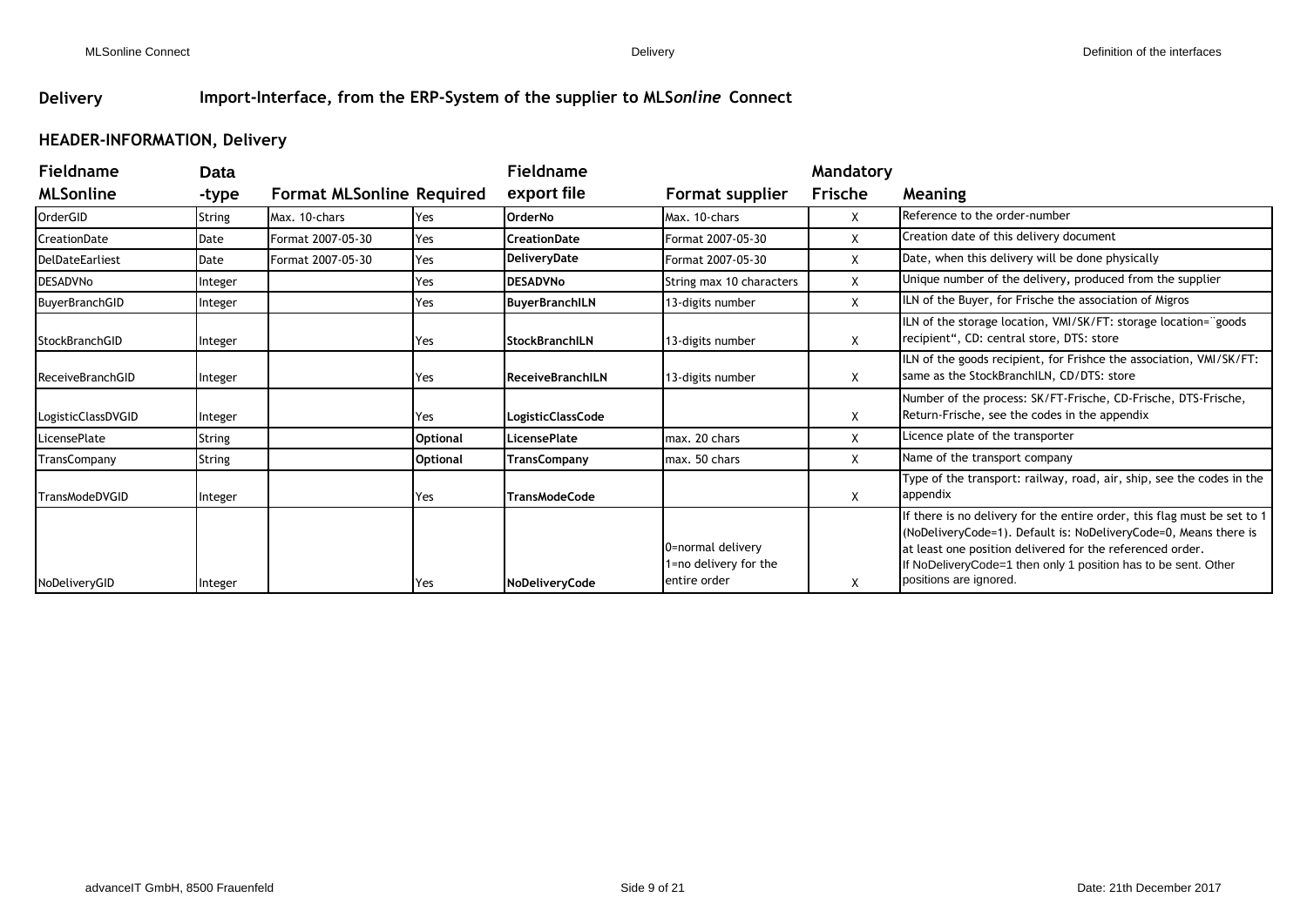## **POSITION-INFORMATION, Delivery**

| Fieldname         | <b>Data</b>   |                                  |                 | <b>Fieldname</b>  |                                                                                                                                                              | Mandatory |                                                                                                                                                                                                                                                                                                                                                                                                                       |  |  |  |
|-------------------|---------------|----------------------------------|-----------------|-------------------|--------------------------------------------------------------------------------------------------------------------------------------------------------------|-----------|-----------------------------------------------------------------------------------------------------------------------------------------------------------------------------------------------------------------------------------------------------------------------------------------------------------------------------------------------------------------------------------------------------------------------|--|--|--|
| <b>MLSonline</b>  | -type         | <b>Format MLSonline Required</b> |                 | export file       | Format supplier                                                                                                                                              | Frische   | Meaning                                                                                                                                                                                                                                                                                                                                                                                                               |  |  |  |
| Delivery.SSCCNo   | Integer       |                                  | <b>Optional</b> | <b>SSCCNo</b>     | 18-digits number                                                                                                                                             | Χ         | Unique SSCC-number with the following content:<br>1: fixed number: "3"<br>2-10: First 9 digits of the suppliers GLN<br>11-17: Unique consecutive serial number<br>18: check digit(calculated)<br>If not using SSCC-numbers, then this field must be empty. For<br>Frische, SSCCNo are used just for Frische-CD process<br>(The supplier has to check, if the SSCCNo has to be sent for each<br>Association of Migros) |  |  |  |
| Delivery.SSCCNo   | Integer       |                                  | <b>Optional</b> | SubSSCCNo         | 18-digits number, empty,<br>if this is not a hierarchical<br>logistic unit. for Frische:<br>always empty, cause<br>hierarchical paletts are<br>not supported | Χ         | Only necessary for hierarchical commission: Unique SSCC-number of<br>the Sub-LU with the following content:<br>1: fixed number: "3"<br>2-10: First 9 digits of the suppliers GLN<br>11-17: Unique consecutive serial number<br>18: check digit(calculated)<br>If not using SSCC-numbers, then this field must be empty.                                                                                               |  |  |  |
| Delivery. Weight  | Decimal       |                                  | Yes             | Weight            | Decimal, xxxx.yyy                                                                                                                                            | X         | Weight of the logistic unit, must be delivered. If the well disposed<br>weight is not available, then the calculated weight has to be sent                                                                                                                                                                                                                                                                            |  |  |  |
| Delivery.LuNo     | Integer       |                                  | Yes             | LuNo              | Integer                                                                                                                                                      | X         | Consecutive number of the logistic unit. Defines, which article is<br>delivered on which logistic unit. ex. all article on one palette or<br>container, or different articles inside a container. If the SSCCNo is<br>sent, the the value of the SSCCNo can be used here again to identify<br>the Logistic Unit.                                                                                                      |  |  |  |
| Delivery.LUTGID   | <b>String</b> |                                  | Yes             | <b>LUTypeCode</b> | String(3-chars)                                                                                                                                              | Χ         | Type of the logistic unit, palette, container, see the codes in the<br>appendix. If not well-known, send "999" as default.                                                                                                                                                                                                                                                                                            |  |  |  |
| Order.OrderPosNo  | <b>String</b> |                                  | Yes             | <b>OrderPosNo</b> | <b>String</b>                                                                                                                                                | Χ         | Reference value to the order position (OrderPosNo). Must be the<br>same value, as sent in the order position.                                                                                                                                                                                                                                                                                                         |  |  |  |
| Order.SupArtGID   | Integer       |                                  | Yes             | <b>CUArtEAN</b>   | 13-chars                                                                                                                                                     | X         | EAN-number of the delivered CU-article. If the CUArtEAN of the<br>order position is not the same as the one sent here, then the import<br>is not processed. Except the sent EAN is the same as in the<br>Order. OrderedEAN of the order. (this is the case, when the order<br>had an ErrorState!=0                                                                                                                    |  |  |  |
| Order.TUSupArtGID | Integer       |                                  | <b>Optional</b> | <b>TUArtEAN</b>   | 13-chars                                                                                                                                                     | Χ         | If the delivery is done in TU, then the EAN of the TU-article has to<br>be sent here. If only CU-delivery, then send TUArtEAN = "". If the<br>TUArtEAN of the order position is not the same as the one sent<br>here, then the import will not be processed. Exception: If the sent<br>EAN is the same as in the Order. OrderedEAN of the order. (If the<br>order pisition had an ErrorState!=0)                      |  |  |  |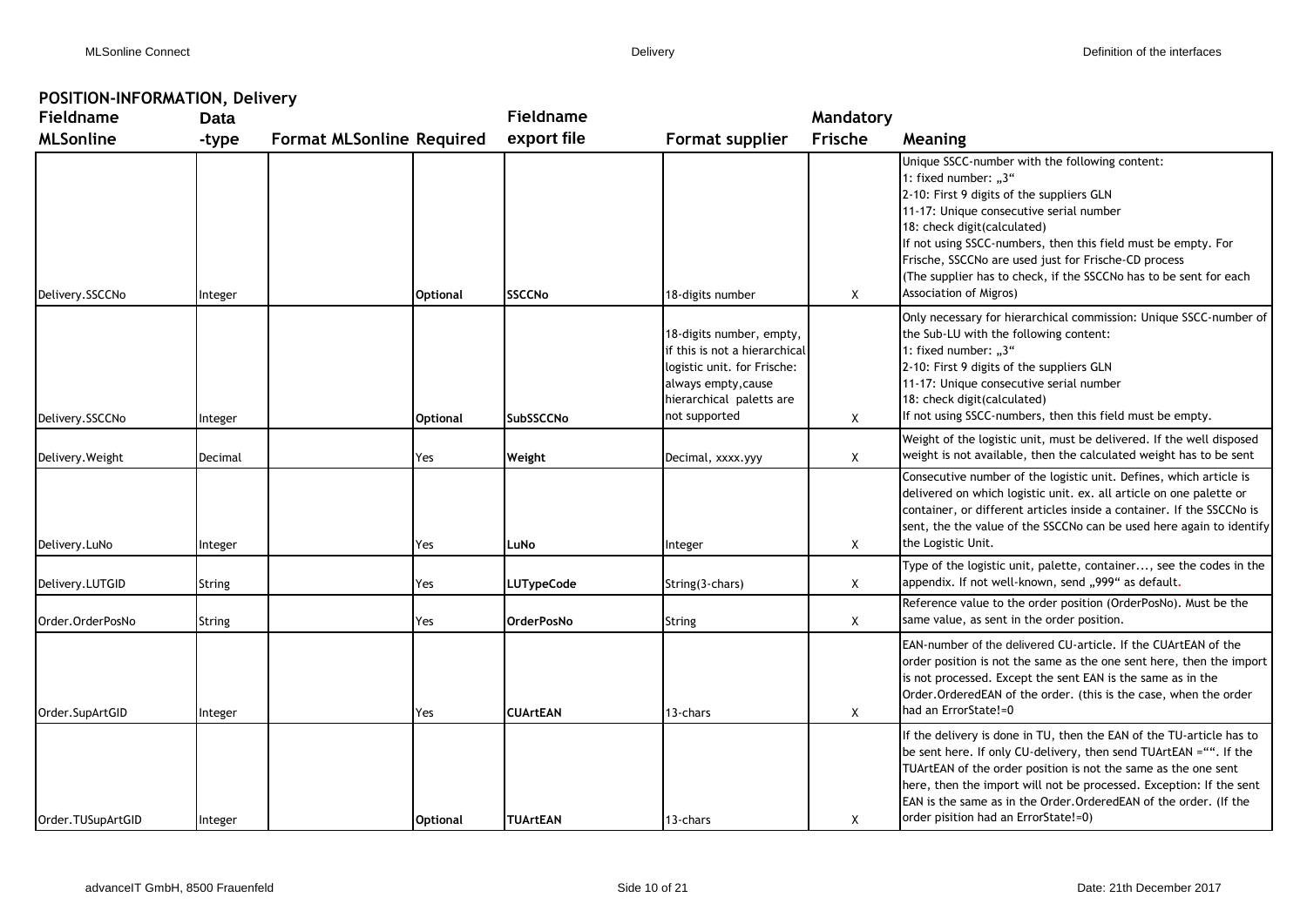| <b>Fieldname</b>   | Data          |                                  |                 | <b>Fieldname</b>       |                                          | Mandatory |                                                                                                                                                                                                                                                 |
|--------------------|---------------|----------------------------------|-----------------|------------------------|------------------------------------------|-----------|-------------------------------------------------------------------------------------------------------------------------------------------------------------------------------------------------------------------------------------------------|
| <b>MLSonline</b>   | -type         | <b>Format MLSonline Required</b> |                 | export file            | Format supplier                          | Frische   | Meaning                                                                                                                                                                                                                                         |
| Delivery. Qty      | Decimal       |                                  | Yes             | <b>CUQty</b>           | Decimal, xxxx.yyy                        | X         | Delivered quantity, alwas as CU-quantity.<br>CU-Order: quantity as CU<br>TU-Order: quantity as TU $*$ CU/TU (=CU-quantity)<br>If a quantity of 0.000 is sent, then the result is a 0-delivery for this<br>order position in the DESADV-Message. |
| Order.UnitDVGID    | <b>String</b> |                                  | Yes             | <b>UnitCode</b>        | "CU" or "TU"                             | X         | Unit of the delivery (usually in CU). Attention: If the delivery is<br>done in "KGM" or "LTR" the unit must be CU always!                                                                                                                       |
| Order.CUPerTU      | Decimal       |                                  | Yes             | <b>CUPerTU</b>         | Decimal, xxxx.yyy                        | Χ         | Numbers of CU per TU                                                                                                                                                                                                                            |
| Order.CUDVGID      | String        |                                  | Yes             | SellingUnitDeliverCode | "PCE", "KGM"                             | X         | Selling unit of the delivered article, codes see the appendix                                                                                                                                                                                   |
| Order.Lot.LotNo    | String        |                                  | <b>Optional</b> | LotNo                  | Mandatory for lots, String               | X         | Number of the lot, per default "" (empty)                                                                                                                                                                                                       |
| Order.Lot.ProdDate | Date          |                                  | <b>Optional</b> | LotProdDate            | Mandatory for lots,<br>Format 2007-05-30 | X         | production date of the lot, per default "" (empty)                                                                                                                                                                                              |
| Order.Lot.ExpDate  | Date          |                                  | <b>Optional</b> | LotExpDate             | Mandatory for lots,<br>Format 2007-05-30 | Χ         | expiration date (Last date to be sold), per default "" (empty)                                                                                                                                                                                  |
| Order.Lot.ConsDate | Date          |                                  | <b>Optional</b> | LotConsDate            | Mandatory for lots,<br>Format 2007-05-30 | Χ         | Consumation date (last consumption date), per default "" (empty)                                                                                                                                                                                |

Rule Frische: Eeach order position has to be sent back in this doument (also if qty-delivered=0). If there are several lots per article or an article is delivered on different logistic units, then this articles can be sent several times for the same order position.

> If the supplier doesn't make any part delivery, then MLSonline Connect can manage the 0-er positions. Means the supplier has to send just all positions, which he really sends physically, then Connect is checking the Order and produces 0-er positions be itself. If the supplier has part deliveries (means several delivery per one order), then he has to manage the 0-er position. The Rule "Part Delivery" or not has to be defined at the Connect Server side.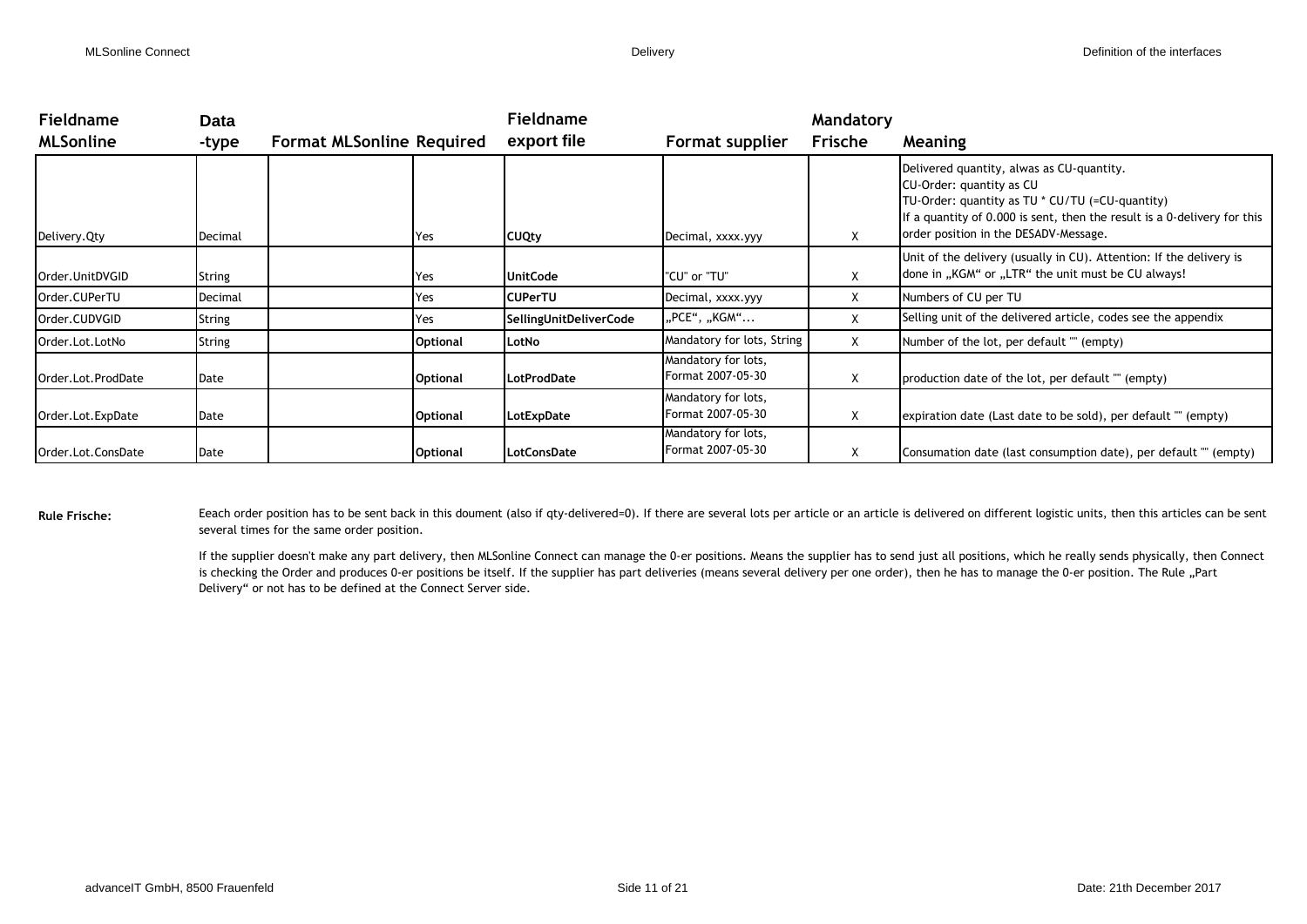## **Invoice Import-Interface, from the ERP-System of the supplier to MLS***online* **Connect**

## **Header-INFORMATION, Invoice**

| Fieldname                 | Data          |                                  |                 | <b>Fieldname</b>          |                                              | Mandatory    |                                                                                                                                                                                                                                                                                                                                                           |
|---------------------------|---------------|----------------------------------|-----------------|---------------------------|----------------------------------------------|--------------|-----------------------------------------------------------------------------------------------------------------------------------------------------------------------------------------------------------------------------------------------------------------------------------------------------------------------------------------------------------|
| <b>MLSonline</b>          | -type         | <b>Format MLSonline Required</b> |                 | export file               | Format supplier                              | Frische      | <b>Meaning</b>                                                                                                                                                                                                                                                                                                                                            |
| OrderNo                   | String        | Max. 10-digits                   | Yes             | OrderNo                   | Max. 10-digits                               | X            | References the number of the order.<br>For orders from MGB: OrderNo from MGB.<br>For "Returns Frische" with RNB-Number: The RNB-No from the FAX must be sent here.<br>For "Returns No Order": An unique OrderNo produced by the supplier must be sent here.<br>For Manual order: The OrderNo produced by the supplier (as deliverd in the order document) |
| <b>OrderCreationDate</b>  | Date          | Format 2007-05-30                | Yes             | <b>OrderCreationDate</b>  | Format 2007-05-30                            | X            | Creation date of the order                                                                                                                                                                                                                                                                                                                                |
| CreationDate              | Date          | Format 2007-05-30                | Yes             | <b>CreationDate</b>       | Format 2007-05-30                            | X            | Creation date of the invoice                                                                                                                                                                                                                                                                                                                              |
| <b>DelDateEarliest</b>    | Date          | Format 2007-05-30                | Yes             | <b>DelivervDate</b>       | Format 2007-05-30                            | X            | Delivery date                                                                                                                                                                                                                                                                                                                                             |
| <b>BuyerBranchGID</b>     | Integer       |                                  | Yes             | <b>BuyerBranchILN</b>     | 13-digits number                             | $\mathsf{X}$ | LN of the Buyer, for Frische the association of Migros                                                                                                                                                                                                                                                                                                    |
| StockBranchGID            | Integer       |                                  | Yes             | <b>StockBranchILN</b>     | 13-digits number                             | $\times$     | ILN of the storage location, VMI/SK/FT: storage location="goods recipient", CD: central<br>store, DTS: store                                                                                                                                                                                                                                              |
| <b>ReceiveBranchGID</b>   | Integer       |                                  | Yes             | <b>ReceiveBranchILN</b>   | 13-digits number                             | X            | ILN of the goods recipient, for Frishce the association, VMI/SK/FT: same as the<br>StockBranchILN, CD/DTS: store                                                                                                                                                                                                                                          |
| LogisticClassDVGID        | Integer       |                                  | Yes             | LogisticClassCode         | Integer                                      | X            | Number of the process: SK/FT-Frische, CD-Frische, DTS-Frische, Return-Frische, see the<br>codes in the appendix                                                                                                                                                                                                                                           |
| CurrDVGID                 | Currency      |                                  | Yes             | Currency                  | ISO-Code (3-chars)                           | $\mathsf{X}$ | Currency code as ISO-Code, "CHF", "EUR",                                                                                                                                                                                                                                                                                                                  |
| InvoiceNo                 | <b>String</b> | Max. 10-digits                   | Yes             | InvoiceNo                 | String max. 16-characters                    | $\times$     | Unique number of the invoice. To be defined by the supplier                                                                                                                                                                                                                                                                                               |
| <b>DESAVNo</b>            | <b>String</b> | Max. 10-digits                   | Optional        | <b>DESAVNo</b>            | String max. 10-characters                    | X            | Reference to the DESADVNo of the delivery.<br>f "Returns-Frische with RNB-Number: "" (=Empty)<br>f "Returns No-Orders": Number of the delivery note (only in Returns for DTS-process)<br>For normal invoice, credit note, debit note, price or quantity correction: DESADV-number of<br>the original corrected invoice                                    |
| PayConditition            | Integer       |                                  | Yes             | PayConditition            | Integer                                      | $\mathsf{x}$ | Amount of days until the invoice must be paid (for ex. 30 days)                                                                                                                                                                                                                                                                                           |
| PayDiscount               | Integer       |                                  | <b>Optional</b> | PayDiscount               | Integer                                      | $\mathsf{X}$ | Amount of days, if payed with a Discount (for ex. 10 days)                                                                                                                                                                                                                                                                                                |
| <b>PayDiscountPercent</b> | Integer       |                                  | Optional        | <b>PayDiscountPercent</b> | without percent sign,<br>send only the value | X            | Discount value (ex. 2, means 2%)                                                                                                                                                                                                                                                                                                                          |
| InvoiceType               | String        |                                  | Yes             | <b>InvoiceTypeCode</b>    | 1 char                                       | X            | R=Invoice, G=Credit note, N=additional charge, see codes in the appendix                                                                                                                                                                                                                                                                                  |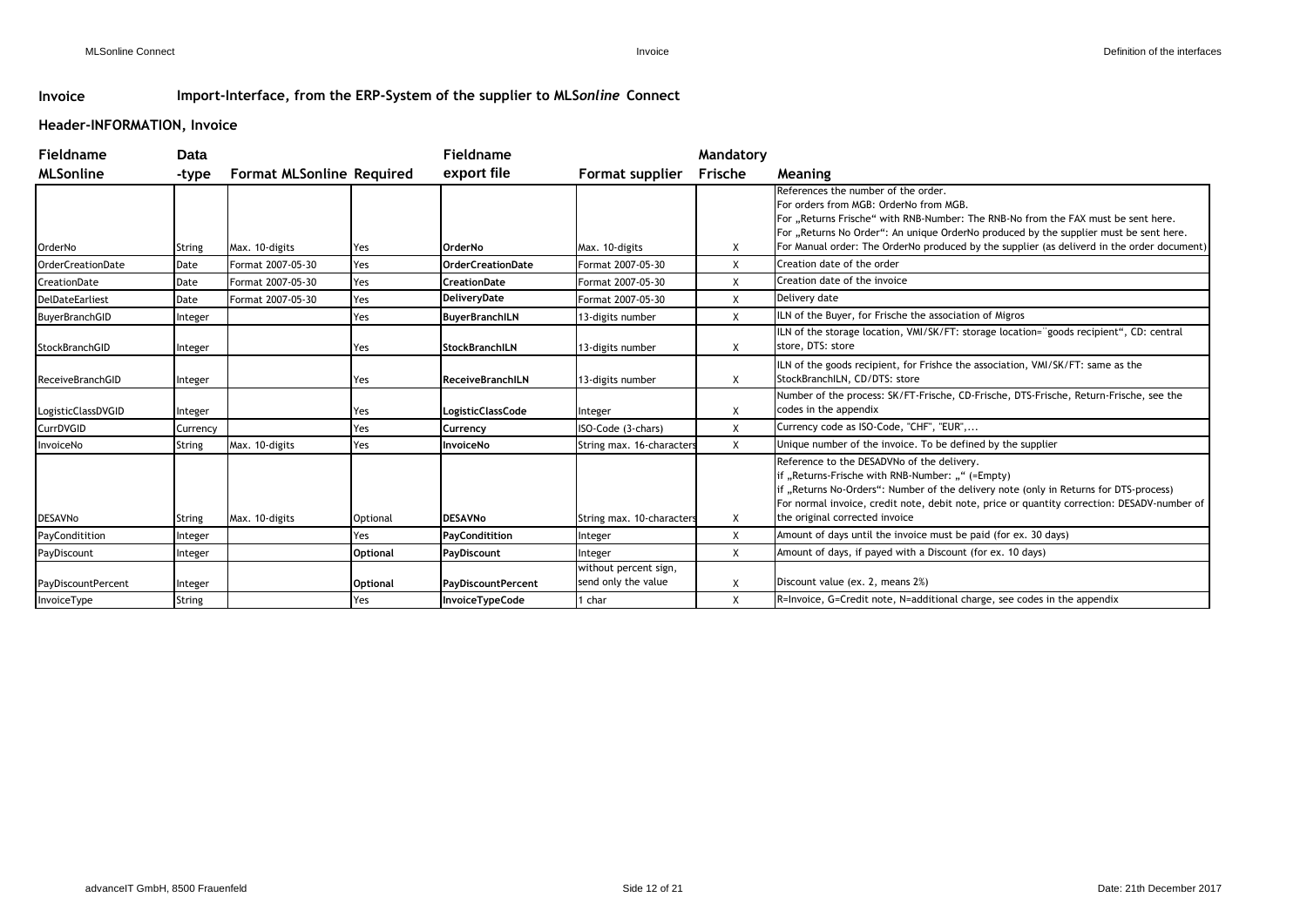| <b>Fieldname</b> | <b>Data</b>   |                                  |                 | Fieldname                 |                   | Mandatory |                                                                                              |
|------------------|---------------|----------------------------------|-----------------|---------------------------|-------------------|-----------|----------------------------------------------------------------------------------------------|
| <b>MLSonline</b> | -type         | <b>Format MLSonline Required</b> |                 | export file               | Format supplier   | Frische   | Meaning                                                                                      |
|                  |               |                                  |                 |                           |                   |           | For normal Invoice and Return, default = $, "$ .                                             |
|                  |               |                                  |                 |                           |                   |           | For Price or Amount corrections:                                                             |
|                  |               |                                  |                 |                           |                   |           | Type of the referenced invoice                                                               |
|                  |               |                                  |                 |                           |                   |           | R=Invoice,                                                                                   |
|                  |               |                                  |                 |                           |                   |           | G=credit note,                                                                               |
| InvoiceTypeRef   | <b>String</b> |                                  | <b>Optional</b> | <b>InvoiceTypeRefCode</b> | 1 char            | X         | N=additional charge / debit note                                                             |
|                  |               |                                  |                 |                           |                   |           | For normal Invoice and Return, default = "".                                                 |
|                  |               |                                  |                 |                           |                   |           | For Price or Amount corrections:                                                             |
| nvoiceNoRef      | <b>String</b> | Max. 10-digits                   | <b>Optional</b> | <b>InvoiceNoRef</b>       | Max. 10-digits    | X         | Number of the referenced Invoice.                                                            |
|                  |               |                                  |                 |                           |                   |           | For normal Invoice and Return, default = "".                                                 |
|                  |               |                                  |                 |                           |                   |           | For Price or Amount corrections:                                                             |
| InvoiceDateRef   | Date          | Format 2007-05-30                | <b>Optional</b> | <b>InvoiceDateRef</b>     | Format 2007-05-30 | Χ         | Date of the referenced invoice.                                                              |
|                  |               |                                  |                 |                           |                   |           | if "Returns No-Orders" or Rackjobbing: Date of the delivery note. (Date related to the field |
|                  |               |                                  |                 |                           |                   |           | DESADVNo)                                                                                    |
| DeliveryNoteDate | Date          | Format 2007-05-30                | <b>Optional</b> | DeliveryNoteDate          | Format 2007-05-30 | Χ         | In all other processes (and default) = $, "$ .                                               |
|                  |               |                                  |                 |                           |                   |           | ""= no correction (Default), M=Quantity/Amount-correction, P=Price-correction, see the       |
|                  |               |                                  |                 |                           |                   |           | codes in the appendix.                                                                       |
|                  |               |                                  |                 |                           |                   |           | For normal Invoice and for Returns: "" (empty).                                              |
|                  |               |                                  |                 |                           |                   |           | For Price differences/corrections = "P"                                                      |
| CorrectionType   | <b>String</b> |                                  | <b>Optional</b> | CorrectionTypeCode        | 1 char or empty   | Χ         | for amount/quantity differences/corrections = "M"                                            |

## **POSITION-INFORMATION, Invoice**

| OrderPosNo             | String   |           | Yes      | <b>OrderPosNo</b>         | String            | X | Reference to the order position.("00010", "00020", )                  |
|------------------------|----------|-----------|----------|---------------------------|-------------------|---|-----------------------------------------------------------------------|
| ContractGID            | Integer  |           | Yes      | <b>ContractNo</b>         | Integer           | X | Number of the used contract, as sent in the incoming or manual order. |
| SupArtGID              | Integer  |           | Yes      | <b>CUArtEAN</b>           | 13-digits number  | ⋏ | EAN-number of the CU-article                                          |
| <b>TUSupArtGID</b>     | Integer  |           | Optional | <b>TUArtEAN</b>           | 13-digits number  | X | EAN-number of the TU-article                                          |
| CUPerTU                | Decimal  |           | Yes      | <b>CUPerTU</b>            | xxx.yyy           | X | Numbers of CU per TU                                                  |
| <b>CUDVGID</b>         | String   |           | Yes      | SellingUnitDeliverCode    | "PCE", "KGM",     | X | Selling Unit (PCE, KGM, LTR,), see the codes in the appendix          |
| Qty                    | Decimal  |           | Yes      | <b>Qty</b>                | xxx.yyy           | X | Quantity to charge (Quantity in CU!)                                  |
| QtyOrder               | Decimal  | 10.45 Yes |          | <b>QtyOrder</b>           | xxx.yyy           | X | Ordered quantity, (Quantity in CU!)                                   |
| <b>BuyPrice</b>        | Decimal  |           | Yes      | <b>BuyPrice</b>           | xxx.yy            | X | Purchase price of one CU                                              |
| <b>BuyPricePerUnit</b> | Integer  |           | Yes      | <b>BuyPricePerUnit</b>    |                   | X | Purchase price is defined per this number of units                    |
| SalesPrice             | Decimal  |           | Yes      | <b>SalesPrice</b>         | xxx.yy            | X | Sales price of MGB                                                    |
| SalesPriceCurrDVGID    | Currency |           | Yes      | <b>SalesPriceCurrency</b> | <b>ISO-Format</b> | X | Currency of the sales price                                           |
| VATDVGID               | String   |           | Yes.     | VATCode                   | "Z1", "Z2", "Z3"  | X | VAT-Code, codes see in the appendix                                   |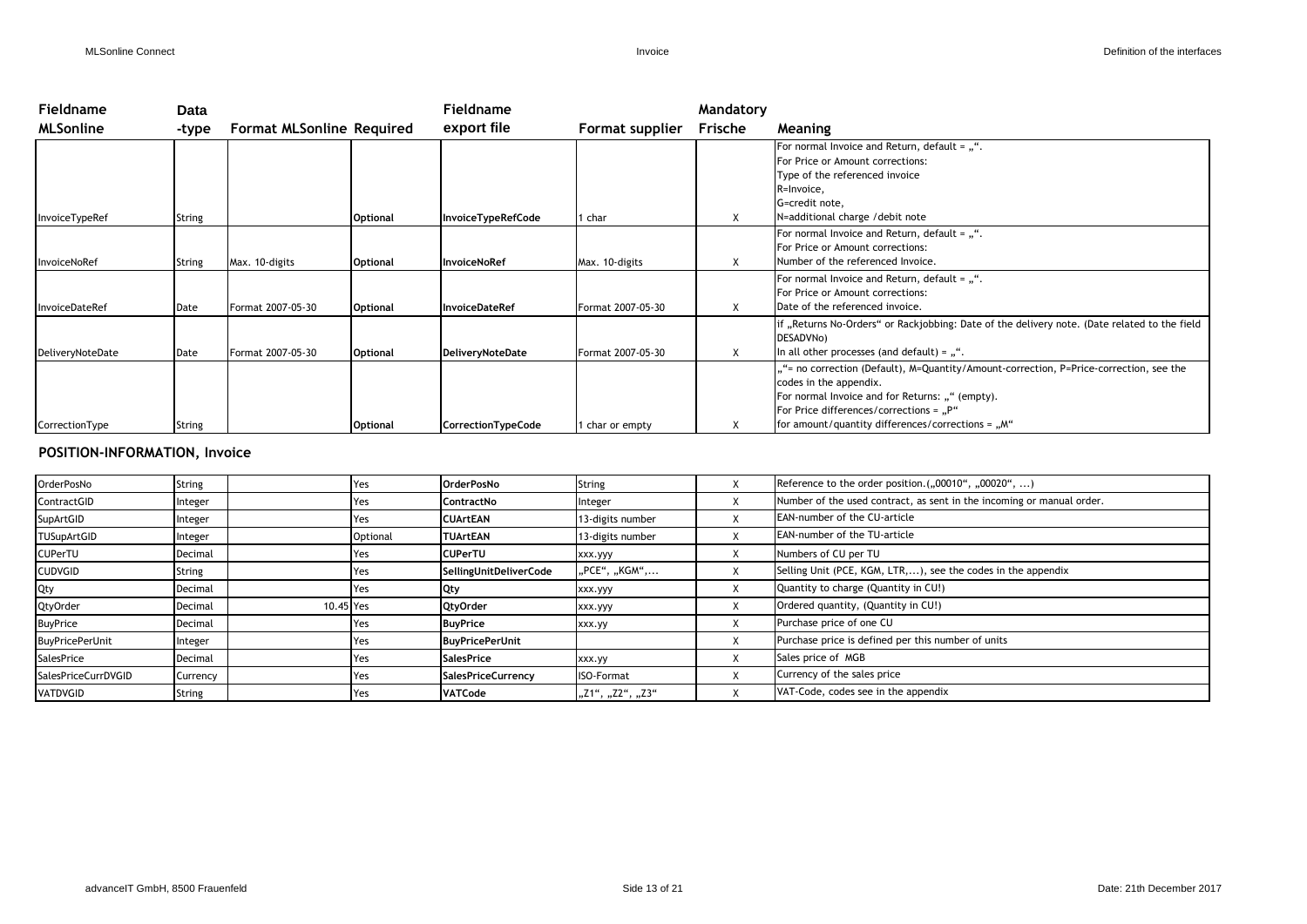#### **For the correction of already sent Invoices, there are 2 possibilties, depending, if it's a price or an amount correction**

| <b>Price correction</b> | In case the invoiced price for one or more positions was wrong                                                                                        |                                                                                                                                                                                                                             |            |                                                                                                                                                 |                        |                                                                                                                                                                                                            |  |  |  |  |  |  |  |
|-------------------------|-------------------------------------------------------------------------------------------------------------------------------------------------------|-----------------------------------------------------------------------------------------------------------------------------------------------------------------------------------------------------------------------------|------------|-------------------------------------------------------------------------------------------------------------------------------------------------|------------------------|------------------------------------------------------------------------------------------------------------------------------------------------------------------------------------------------------------|--|--|--|--|--|--|--|
| CorrectionType --> P    | 1 Possibility 1 (Full Cancellation and Recharge)                                                                                                      |                                                                                                                                                                                                                             |            |                                                                                                                                                 |                        |                                                                                                                                                                                                            |  |  |  |  |  |  |  |
|                         |                                                                                                                                                       |                                                                                                                                                                                                                             |            | 1.1 Send a cancellation of the already existing invoice(for 1 or more positions) with a credit note (Reference to the already existing Invoice) |                        |                                                                                                                                                                                                            |  |  |  |  |  |  |  |
|                         |                                                                                                                                                       |                                                                                                                                                                                                                             |            | 1.2 Send a new debit note with same amount but the correct price for each cancelled positions (Reference to the already existing Invoice)       |                        |                                                                                                                                                                                                            |  |  |  |  |  |  |  |
|                         | Example: (if the price was charged 10.- but is just 9.50)                                                                                             |                                                                                                                                                                                                                             |            |                                                                                                                                                 |                        |                                                                                                                                                                                                            |  |  |  |  |  |  |  |
|                         | Original Invoice was:                                                                                                                                 | Article x                                                                                                                                                                                                                   | Amount=100 | $Price=10. -$                                                                                                                                   | Total=1000.-           | InvoiceNo=1, InvoiceType=R                                                                                                                                                                                 |  |  |  |  |  |  |  |
|                         | Credit Note:                                                                                                                                          | Article x                                                                                                                                                                                                                   | Amount=100 | Price= $10.-$                                                                                                                                   | Total=1000.-           | InvoiceNo=2, InvoiceType=G, InvoiceNoRef =1, InvoiceTypeRef=R, CorrectionType=P                                                                                                                            |  |  |  |  |  |  |  |
|                         | Debit Note:                                                                                                                                           | Article x                                                                                                                                                                                                                   | Amount=100 | Price=9.50<br><b>Total charged</b>                                                                                                              | Total=950.-<br>$950 -$ | InvoiceNo=3, InvoiceType=N, InvoiceNoRef =1, InvoiceTypeRef=R, CorrectionType=P                                                                                                                            |  |  |  |  |  |  |  |
| desired variant -->     | 2 Possibility 2 (Correction, charging the price difference)                                                                                           |                                                                                                                                                                                                                             |            |                                                                                                                                                 |                        |                                                                                                                                                                                                            |  |  |  |  |  |  |  |
|                         |                                                                                                                                                       |                                                                                                                                                                                                                             |            |                                                                                                                                                 |                        | 2.1 Send a credit or debit note (depending if price was too high or low) and just send the difference of the price, the amount must be the same as in the original invoice                                 |  |  |  |  |  |  |  |
|                         |                                                                                                                                                       | Example: (if the price was charged 10.- but is just 9.50)                                                                                                                                                                   |            |                                                                                                                                                 |                        |                                                                                                                                                                                                            |  |  |  |  |  |  |  |
|                         | Original Invoice was:                                                                                                                                 | Article x                                                                                                                                                                                                                   | Amount=100 | $Price=10. -$                                                                                                                                   | Total=1000.-           | InvoiceNo=1, InvoiceType=R                                                                                                                                                                                 |  |  |  |  |  |  |  |
|                         | Credit Note:                                                                                                                                          | Article x                                                                                                                                                                                                                   | Amount=100 | Price=0.50                                                                                                                                      | Total=50.-             | InvoiceNo=2, InvoiceType=G, InvoiceNoRef=1, InvoiceTypeRef=R, CorrectionType=P                                                                                                                             |  |  |  |  |  |  |  |
|                         |                                                                                                                                                       |                                                                                                                                                                                                                             |            | <b>Total charged</b>                                                                                                                            | $950 -$                |                                                                                                                                                                                                            |  |  |  |  |  |  |  |
| Amount correction       |                                                                                                                                                       | In case the invoiced amount for one or more positions was wrong                                                                                                                                                             |            |                                                                                                                                                 |                        |                                                                                                                                                                                                            |  |  |  |  |  |  |  |
| CorrectionType --> M    |                                                                                                                                                       | To send a Cancellation and a Recharge is not allowed for the amount corrrection (only in special cases Migros can allow the full cancellation). Normally it must be sent a debit or credit note with the amount difference. |            |                                                                                                                                                 |                        |                                                                                                                                                                                                            |  |  |  |  |  |  |  |
|                         | 1 Correction, charge the amount difference                                                                                                            |                                                                                                                                                                                                                             |            |                                                                                                                                                 |                        |                                                                                                                                                                                                            |  |  |  |  |  |  |  |
|                         |                                                                                                                                                       |                                                                                                                                                                                                                             |            |                                                                                                                                                 |                        | 1.1 Send a credit or debit note (depending if amount was too high or low) and just send the difference of the amount, the price must be the same as in the original invoice                                |  |  |  |  |  |  |  |
|                         | Example: (if the charged amount was 100 but is just 91)                                                                                               |                                                                                                                                                                                                                             |            |                                                                                                                                                 |                        |                                                                                                                                                                                                            |  |  |  |  |  |  |  |
|                         | Original Invoice was:                                                                                                                                 | Article x                                                                                                                                                                                                                   | Amount=100 | $Price=10. -$                                                                                                                                   | Total=1000.-           | InvoiceNo=1, InvoiceType=R                                                                                                                                                                                 |  |  |  |  |  |  |  |
|                         | Credit Note:                                                                                                                                          | Article x                                                                                                                                                                                                                   | Amount=9   | $Price=10. -$                                                                                                                                   | Total=90.-             | InvoiceNo=2, InvoiceType=G, InvoiceNoRef=1, InvoiceTypeRef=R, CorrectionType=M                                                                                                                             |  |  |  |  |  |  |  |
|                         |                                                                                                                                                       |                                                                                                                                                                                                                             |            | <b>Total charged</b>                                                                                                                            | $910. -$               |                                                                                                                                                                                                            |  |  |  |  |  |  |  |
|                         | Special case, if an invoice must be cancelled totally: (this has to be done with an "Amount correction" with the reference to the original invoice)   |                                                                                                                                                                                                                             |            |                                                                                                                                                 |                        |                                                                                                                                                                                                            |  |  |  |  |  |  |  |
|                         | 1 Correction of all positions of the original invoice(Cancellation)                                                                                   |                                                                                                                                                                                                                             |            |                                                                                                                                                 |                        |                                                                                                                                                                                                            |  |  |  |  |  |  |  |
|                         | Beispiel: (if the charged amount in the original invoice was 100 but 100 bus be cancelled now)                                                        |                                                                                                                                                                                                                             |            |                                                                                                                                                 |                        |                                                                                                                                                                                                            |  |  |  |  |  |  |  |
|                         | Original Invoice was:                                                                                                                                 | Article x                                                                                                                                                                                                                   | Amount=100 | Price= $10.-$                                                                                                                                   | Total=1000.-           | InvoiceNo=1, InvoiceType=R                                                                                                                                                                                 |  |  |  |  |  |  |  |
|                         | Credit Note:                                                                                                                                          | Article x                                                                                                                                                                                                                   | Amount=100 | $Price=10. -$                                                                                                                                   | Total=1000.-           | InvoiceNo=2, InvoiceType=G, InvoiceNoRef=1, InvoiceTypeRef=R, CorrectionType=M                                                                                                                             |  |  |  |  |  |  |  |
|                         |                                                                                                                                                       |                                                                                                                                                                                                                             |            | <b>Total charged</b>                                                                                                                            | $0. -$                 |                                                                                                                                                                                                            |  |  |  |  |  |  |  |
| Generally:              |                                                                                                                                                       |                                                                                                                                                                                                                             |            |                                                                                                                                                 |                        | Its not allowed to charge a new amount and a new price for the same article inside one Invoice document. t is not allowed to exchanged "-" (minus) quantities. The quantities have to be positive always.  |  |  |  |  |  |  |  |
|                         | Its also not allowed to mix price- and amount-corrections inside one Invoice                                                                          |                                                                                                                                                                                                                             |            |                                                                                                                                                 |                        |                                                                                                                                                                                                            |  |  |  |  |  |  |  |
|                         | If an invoice is totally wrong and must be cancelled, then a credit note (CorrectionType="M", InvoiceType="G") without any debit note must be created |                                                                                                                                                                                                                             |            |                                                                                                                                                 |                        |                                                                                                                                                                                                            |  |  |  |  |  |  |  |
|                         |                                                                                                                                                       |                                                                                                                                                                                                                             |            |                                                                                                                                                 |                        |                                                                                                                                                                                                            |  |  |  |  |  |  |  |
| <b>Returns RNB</b>      |                                                                                                                                                       |                                                                                                                                                                                                                             |            |                                                                                                                                                 |                        | Migros will send a FAX with a RNB-number. The supplier then has to send an Invoice document with the Orderno=" <rnb number="">", DESADVNo="", LogisticClassCode:90, InvoiceType:G, CorrectionType=""</rnb> |  |  |  |  |  |  |  |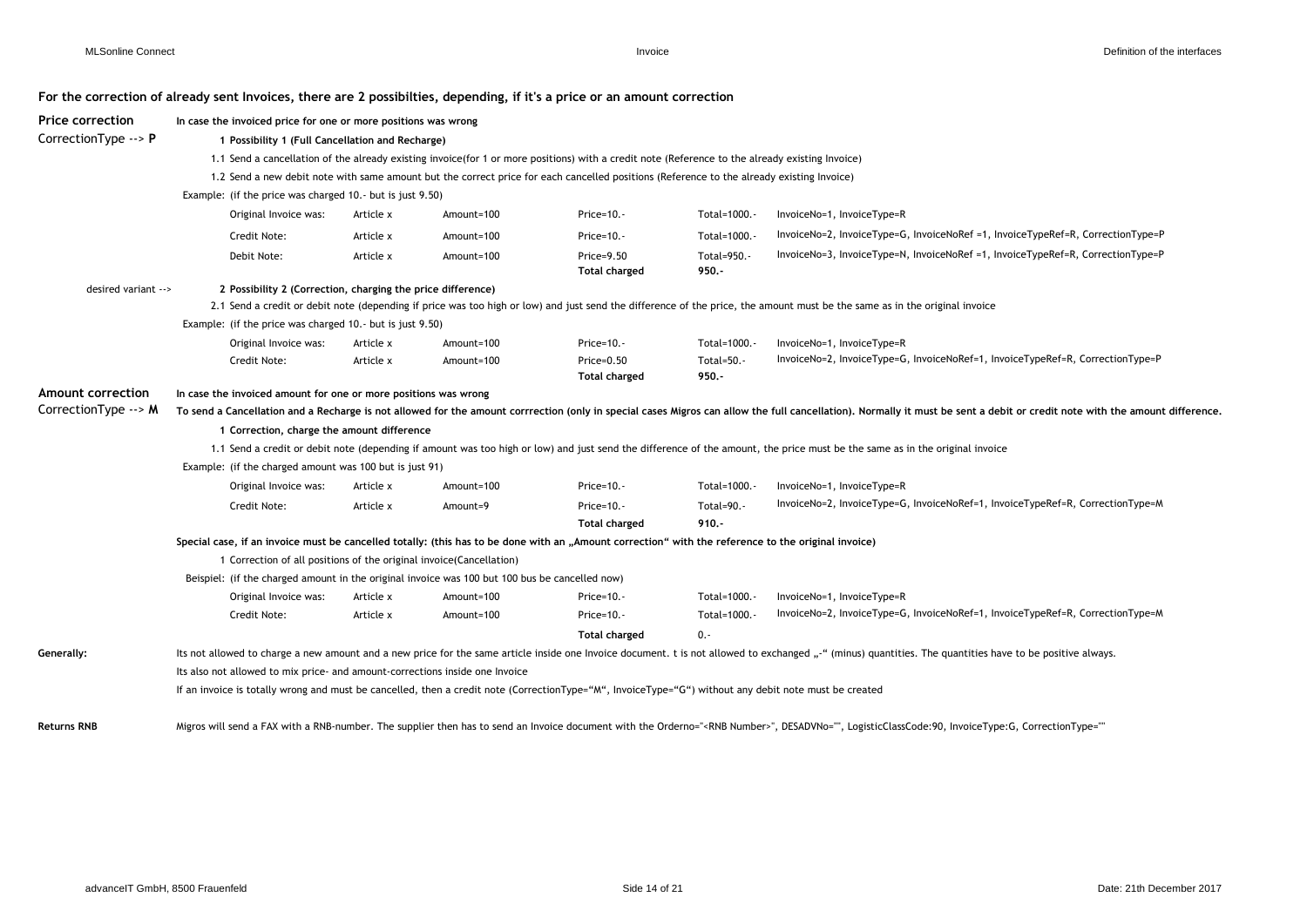### **Order Import-Interface, from the ERP-System of the supplier to MLS***online* **Connect**

#### **Header-INFORMATION, Order (Manual order, Frische)**

| <b>Fieldname</b>       | Data     |                                  |     | Fieldname               |                     | Mandatory |                                                                                                                                                        |
|------------------------|----------|----------------------------------|-----|-------------------------|---------------------|-----------|--------------------------------------------------------------------------------------------------------------------------------------------------------|
| <b>MLSonline</b>       | -type    | <b>Format MLSonline Required</b> |     | export file             | Format supplier     | Frische   | Meaning                                                                                                                                                |
| OrderNo                | Integer  | Max. 10-digits                   | Yes | OrderNo                 | 6xxxxxxx (8-digits) |           | Unique number of the order, to be set by the supplier, Prefix "6", additional a unique consecutive number number<br>starting with "0000001", "0000002" |
| CreationDate           | Date     | Format 2007-05-30                | Yes | <b>CreationDate</b>     | Format 2007-05-30   | $\lambda$ | Creation date of the order                                                                                                                             |
| <b>DelDateEarliest</b> | Date     | Format 2007-05-30                | Yes | DeliveryDate            | Format 2007-05-30   | $\lambda$ | Expected delivery date                                                                                                                                 |
| <b>BuyerBranchGID</b>  | Integer  |                                  | Yes | <b>BuyerBranchILN</b>   | 13-digits number    |           | ILN of the Buyer, for Frische the association of Migros                                                                                                |
| StockBranchGID         | Integer  |                                  | Yes | <b>StockBranchILN</b>   | 13-digits number    |           | ILN of the storage location, VMI/SK/FT: storage location="goods recipient", CD: central store, DTS: store                                              |
| ReceiveBranchGID       | Integer  |                                  | Yes | <b>ReceiveBranchILN</b> | 13-digits number    | $\lambda$ | ILN of the goods recipient, for Frische the association, VMI/SK/FT: same as the StockBranchILN, CD/DTS: store                                          |
| LogisticClassDVGID     | Integer  |                                  | Yes | LogisticClassCode       | Integer             | $\lambda$ | Number of the process: SK/FT-Frische, CD-Frische, DTS-Frische, Return-Frische, see the codes in the appendix                                           |
| CurrDVGID              | Currency |                                  | Yes | Currency                | ISO-Code (3-chars)  | $\lambda$ | Currency, ex. "CHF", "EUR",                                                                                                                            |
| OrderTypeDVGID         | Integer  |                                  | Yes | OrderTypeCode           | Default = $1$       |           | 0=Incoming orders, 1=Manual order FRISCHE, 2=Manual order other processes, 3=Incoming orders not Frische, see the<br>codes in the appendix             |

#### **POSITION-INFORMATION, Order (Manual oder, Frische)**

| Fieldname              | <b>Data</b>   |                                  |          | Fieldname                 |                     | Mandatory |                                                                                                                                                                                               |
|------------------------|---------------|----------------------------------|----------|---------------------------|---------------------|-----------|-----------------------------------------------------------------------------------------------------------------------------------------------------------------------------------------------|
| <b>MLSonline</b>       | -type         | <b>Format MLSonline Required</b> |          | export file               | Format supplier     | Frische   | Meaning                                                                                                                                                                                       |
| OrderPosNo             | String        | Yes                              |          | <b>OrderPosNo</b>         | String              | X         | Consecutive position number of the order, started with "10", "20", "30",                                                                                                                      |
| ContractGID            | Integer       | Yes.                             |          | <b>ContractNo</b>         | Integer             |           | Number of the contract/price condition, Default = 1. The number of the contract must be well known, means it must be<br>valid in MLSonline or imported through the contract import interface. |
| SupArtGID              | Integer       | Yes.                             |          | <b>CUArtEAN</b>           | 13-digits number    |           | EAN-number of the CU-article, must be set always, also if TU-order                                                                                                                            |
| TUSupArtGID            | Integer       |                                  | Optional | <b>TUArtEAN</b>           | 13-digits number    |           | EAN-number of the TU-article, only mandatory, if the order is in TU, otherwise TUArtEAN=""                                                                                                    |
| <b>CUPerTU</b>         | Decimal       | Yes.                             |          | <b>CUPerTU</b>            | xxx.yyy             | X         | Numbers of CU per TU                                                                                                                                                                          |
| UnitDVGID              | <b>String</b> | Yes                              |          | <b>UnitCode</b>           | "CU" or "TU"        | х         | Order unit is CU or TU. Delivery has to be the same, except for "KGM"/"LTR" delivery, for them, the delivery must be<br>done always as CU. see the codes in the appendix                      |
| OrderedCUDVGID         | <b>String</b> | Yes                              |          | SellingUnitOrderedCode    | "PCE", "KGM", "LTR" |           | SellingUnitOrdered. Defines in what unit the order was done, Piece, kilogram, liter, see the codes in the appendix                                                                            |
| <b>CUDVGID</b>         | String        | Yes                              |          | SellingUnitDeliverCode    | "PCE", "KGM", "LTR" |           | SellingUnitDeliver. Defines in what unit the delivery is done, Piece, kilogram, liter, see the codes in the appendix                                                                          |
| <b>QtyOrder</b>        | Decimal       | xxx.yyy<br>Yes                   |          | <b>QtyOrder</b>           | Decimal (xxx.yyy)   | X         | Order quantity in CU (always as CU-quantity)!<br>CU-order: QtyOrder=quantity in CU<br>TU-order: QtyOrder=quantity in TU * CU/TU of the contract(=CU-quantity)                                 |
| <b>BuyPrice</b>        | Decimal       | Yes                              |          | <b>BuyPrice</b>           | Decimal (xxx.yy)    | X         | Purchase price of one CU                                                                                                                                                                      |
| <b>BuyPricePerUnit</b> | Integer       | Yes                              |          | <b>BuyPricePerUnit</b>    | Integer             |           | Defines for how many units the BuyPrice is defined, usually it is "1"                                                                                                                         |
| SalesPrice             | Decimal       | Yes                              |          | <b>SalesPrice</b>         | Decimal (xxx.yy)    |           | Sales price of MGB                                                                                                                                                                            |
| SalesPriceCurrDVGID    | Integer       | Yes                              |          | <b>SalesPriceCurrency</b> | ISO-Code (3-chars)  |           | Currency of the sales price                                                                                                                                                                   |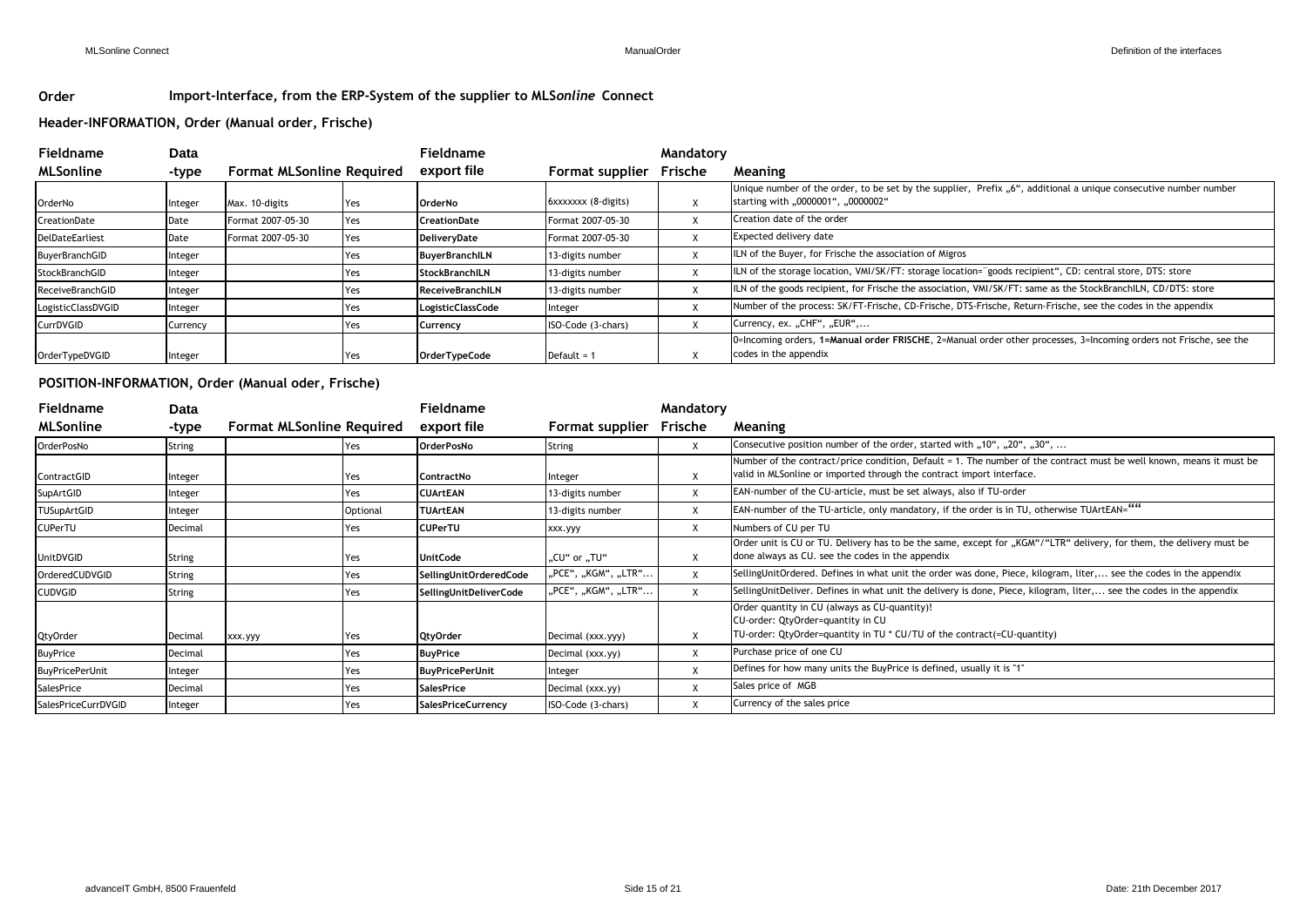## **Article Import-Interface, from the ERP-System of the supplier to MLS***online* **Connect**

|                            | Data           | <b>Format</b>    |                 | Fieldname            |                         | Mandatory |                                                                                                                                                                            |
|----------------------------|----------------|------------------|-----------------|----------------------|-------------------------|-----------|----------------------------------------------------------------------------------------------------------------------------------------------------------------------------|
| <b>Fieldname MLSonline</b> | -type          | <b>MLSonline</b> | Required        | export file          | Format supplier Frische |           | Meaning                                                                                                                                                                    |
|                            | Integer        |                  | Yes             | <b>ActionCode</b>    | "1", "2", "3"           | X         | 1=INSERT, 2=UPDATE, 3=DELETE                                                                                                                                               |
| ArtEAN                     | Integer        |                  | Yes             | <b>ArtEAN</b>        | 13-digits number        | X         | EAN-number of the article(CU or TU)                                                                                                                                        |
| SupArtNo                   | <b>String</b>  |                  | Yes             | SupArtNo             | <b>String</b>           | X         | Article number of the supplier                                                                                                                                             |
| SupArtDesc                 | <b>String</b>  |                  | Yes             | <b>SupArtDesc</b>    | String                  | X         | Supplier specific article description                                                                                                                                      |
| MartNo                     | <b>String</b>  |                  | Yes             | <b>MArtNo</b>        | <b>String</b>           | X         | Article-number of Migros                                                                                                                                                   |
| BossNo                     | <b>String</b>  |                  | <b>Optional</b> | <b>BossNo</b>        | <b>String</b>           | X         | Boss-Number, can be omitted if not known                                                                                                                                   |
| UnitDVGID                  | <b>String</b>  |                  | Yes             | <b>UnitDVGID</b>     | "CU" or "TU"            | X         | Defines, if this article is a CU or a TU article.                                                                                                                          |
| ArtTypeDVGID               | Integer        |                  | Yes             | ArtTypeDVGID         | 1, 2 or 3               | X         | 1=NON-Food, 2=Food/Near-Food, 3=Frische                                                                                                                                    |
| ChildSupArtGID             | Integer        |                  | Optional        | <b>CUArtEAN</b>      | 13-digits number or emp | X         | Only for TU: Defines the referenced CU-article (EAN number of the CU-article).<br>Empty if it's a CU-article. Filled with the EAN of the CU-Article, if it's an TU-article |
| OrderState                 | Boolean        |                  | <b>Optional</b> | <b>OrderState</b>    | Boolean                 | X         | Order-State of the article(MGB)<br>$0 = Not$ Valid to order<br>I = Valid to order(Default, if not sent)                                                                    |
| <b>SupOrderState</b>       | Boolean        |                  | <b>Optional</b> | <b>SupOrderState</b> | <b>Boolean</b>          | X         | Order-State of the article(Supplier)<br>$0 = Not$ Valid to order<br>1 = Valid to ordser(Default, if not sent)                                                              |
| HasLot                     | <b>Boolean</b> |                  | <b>Optional</b> | HasLot               | Boolean                 | X         | 0=Article with no lots (Default, if not sent)<br>1=Article has lots                                                                                                        |
| <b>IsCatArticle</b>        | Boolean        |                  | <b>Optional</b> | <b>CatArticle</b>    | Boolean                 | X         | 0=no catalog article(Default, if not sent)<br>1=catalog article                                                                                                            |
| ChildCUPerTU               | Decimal        |                  | Optional        | <b>CUPerTU</b>       | xx.yyy                  | X         | Only for TU-article. CU Quantity per 1 TU.<br>Amount auf CU which this TU contains.                                                                                        |
|                            |                |                  |                 |                      |                         |           | Defines if this article is a price variable article (Franken-article)<br>$0 = not price variable (Default)$<br>1 = price variable                                          |
| PriceVariable              | Boolean        |                  | Yes             | <b>PriceVariable</b> | Boolean                 | X         | required for the generation of the DESADV and the INVOIC-messages                                                                                                          |
| Descs/Desc                 | String         |                  | Yes             | <b>ArtDescDE</b>     | <b>String</b>           | X         | Description of the article in german                                                                                                                                       |
| Descs/Desc                 | <b>String</b>  |                  | <b>Optional</b> | <b>ArtDescFR</b>     | <b>String</b>           | X         | Description of the article in french                                                                                                                                       |
| Descs/Desc                 | <b>String</b>  |                  | <b>Optional</b> | ArtDescIT            | <b>String</b>           | X         | Description of the article in italian                                                                                                                                      |
| Descs/Desc                 | <b>String</b>  |                  | <b>Optional</b> | <b>ArtDescEN</b>     | String                  | X         | Description of the article in english                                                                                                                                      |

Rules: A CU-article has to be inserted before the related TU-article. But both of them can be delivered in the same file

For easier management of the Import, its possible to always send and ActionCode=2 (UPDATE). Connect will automatically INSERT an article, if its not available yet.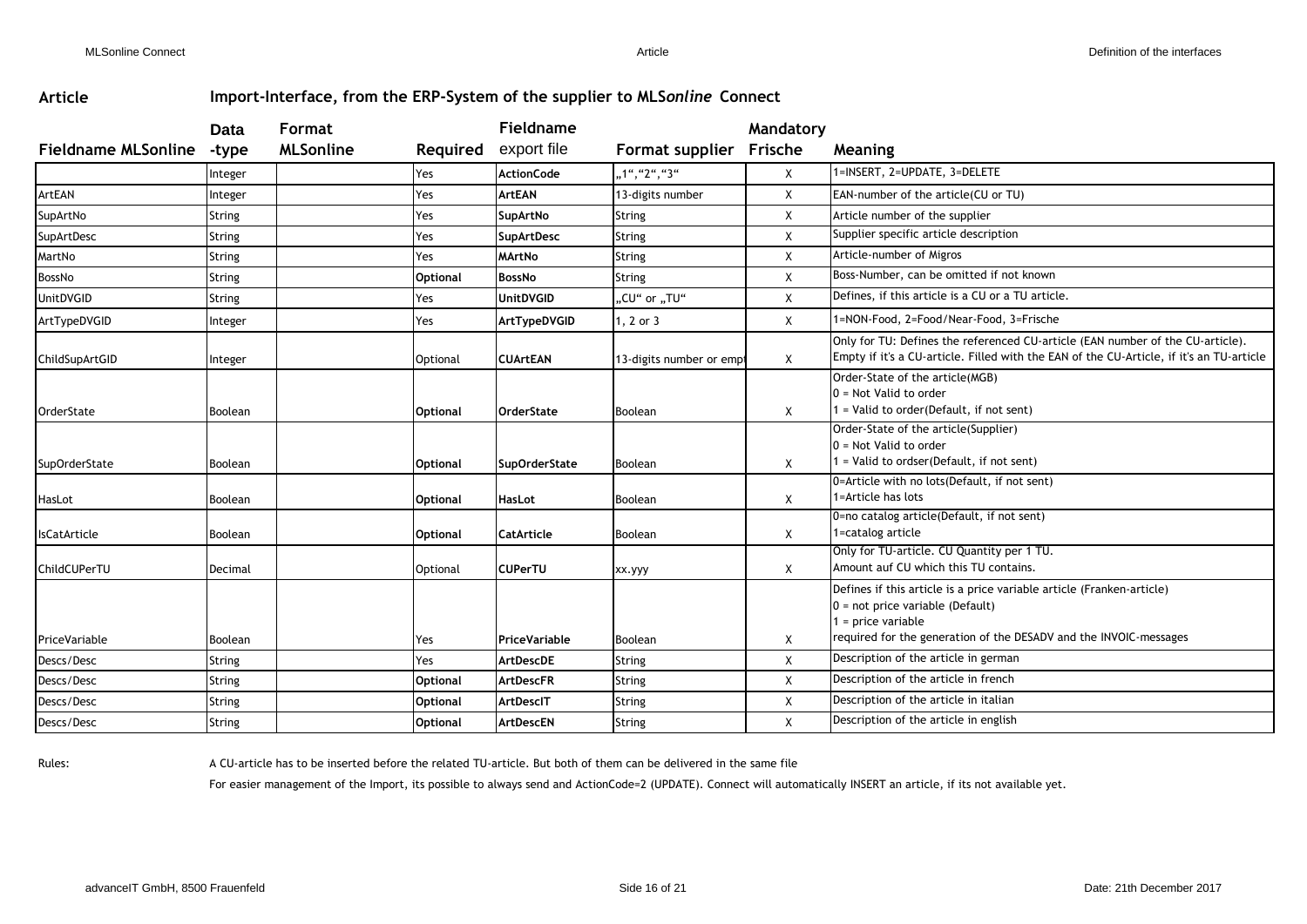#### **PriceCondition Import-Interface, from the ERP-System of the supplier to MLS***online* **Connect**

#### **Header-INFORMATION, Price condition**

| <b>Fieldname</b> | Data     |                                  |                 | Fieldname             |                   | Mandatory |                                                                                                                                                                                                                                                                                                                                                                                           |
|------------------|----------|----------------------------------|-----------------|-----------------------|-------------------|-----------|-------------------------------------------------------------------------------------------------------------------------------------------------------------------------------------------------------------------------------------------------------------------------------------------------------------------------------------------------------------------------------------------|
| <b>MLSonline</b> | -type    | <b>Format MLSonline Required</b> |                 | export file           | Format supplier   | Frische   | Meaning                                                                                                                                                                                                                                                                                                                                                                                   |
|                  | Integer  |                                  | Yes             | <b>ActionCode</b>     | ,1", "2", "3"     |           | 1=INSERT, 2=UPDATE, 3=DELETE. For normal mutation without deleting, always use 2<br>(UPDATE). The Connect System will do an INSERT if it doesn't exists                                                                                                                                                                                                                                   |
| ContractNo       | Integer  |                                  | Yes             | <b>ContractNo</b>     |                   | X         | Unique number of the price condition (ContractNo), The supplier can choose a unique number<br>per Buyer. For ex. 100 for GM Zurich, and 200 for GM Lucerne. In this way he can manage price<br>conditions for each Buyer. He can also manage just 1 general price condition for all Buyers,<br>means without to specify the BuyerBranchILN, but then the PriceCondition number must be 1. |
| BuyerBranchGID   | Integer  |                                  | <b>Optional</b> | <b>BuyerBranchILN</b> | 13-digits-number  |           | ILN of the Buyer, for Frische the association of Migros.<br>If empty: This price condition must have the contract number 1 and is therefore valid for all<br>association of migros.                                                                                                                                                                                                       |
| CurrDVGID        | Currency |                                  | Yes             | Currency              | <b>ISO-Format</b> |           | Currency of the price condition, ex. CHF or EUR                                                                                                                                                                                                                                                                                                                                           |

#### **DETAIL-INFORMATION, Price condition**

| <b>Fieldname</b>           | Data    |                                  |                 | Fieldname                  |                   | Mandatory |                                                                                                                                                                                                                                            |
|----------------------------|---------|----------------------------------|-----------------|----------------------------|-------------------|-----------|--------------------------------------------------------------------------------------------------------------------------------------------------------------------------------------------------------------------------------------------|
| <b>MLSonline</b>           | -type   | <b>Format MLSonline Required</b> |                 | export file                | Format supplier   | Frische   | Meaning                                                                                                                                                                                                                                    |
| SupArtGID                  | nteger  |                                  | res             | <b>CUArtEAN</b>            | 13-digits-number  |           | EAN-number of the CU-article, has to be available in the article master data                                                                                                                                                               |
| VATDVGID                   | nteger  |                                  | Yes             | VATCode                    | "Z1", "Z2", "Z3"  | X         | VATCode, see the codes in the appendix                                                                                                                                                                                                     |
| SalesPrice                 | Decimal |                                  | <b>Optional</b> | <b>SalesPrice</b>          | xxx.yy            | X         | Sales price of MGB. This price is NOT returned back to the supplier in the order export. In the<br>incoming orders the sales price, which Migros delivers, is sent back to the supplier. Therefore<br>this field can be left to "" (empty) |
| <b>SalesPriceCurrDVGID</b> | Währung |                                  | <b>Optional</b> | <b>SalesPricesCurrency</b> | <b>ISO-Format</b> | X         | Currency of the sales price. If not delivered, then the Currency of the price condition is also<br>used for the currency of the sales price                                                                                                |
| <b>CUPerTU</b>             | Decimal |                                  | Yes             | <b>CUPerTU</b>             | xxx.yyy           | X         | Amount of CU, contained in 1 TU. This relation must be correct always, cause its needed for<br>the processing of incoming ORDERS-messages. If it's a CU-article then set Default = 1.000                                                   |
| <b>CUDVGID</b>             | nteger  |                                  | Yes             | SellingUnitDeliverCode     | "PCE", "KGM",     | X         | Selling unit, which will be delivered, see the codes in the appendix                                                                                                                                                                       |
| <b>BuyPrice</b>            | Decimal |                                  | Yes             | <b>BuyPrice</b>            | xx.yy             | X         | Purchase price of one CU. This price is then used for the export of the incoming orders from<br>Migros                                                                                                                                     |
| <b>BuyPricePerUnit</b>     | nteger  |                                  | Yes             | <b>BuyPricePerUnit</b>     |                   | X         | Purchase price is defined per this number of units. Default = 1                                                                                                                                                                            |
| <b>TUSupArtGID</b>         | nteger  |                                  | Optional        | <b>TUArtEAN</b>            |                   | X         | <b>EAN-number of the TU-article (only if TU-article). Has to be available in the article master</b><br>data, if not a TU, then send ""(empty).                                                                                             |

Rules: To process price conditions(PRK), its necessary, that the related articles are available in the master data (CU- and TU-article) --> Import articles before price conditions!

- Price conditions, defined for a association of migros, always have a higher priority than the one for "All association of Migros" (This rule is is used in the processing of incoming orders)

- An article can be defined just once inside one price condition. An article which is used always as a TU and who has 2 TU, has to be managed as 2 records(1 for each TU)

Each imported article is automatically inserted into the default price condition with the number '1'. The price condition one contains always all articles and is valid for all association of Migros. It is not valid to dele price condition, nor to insert a price condition with the number 1. If all price conditions for an article are same for all association of migros, then the price condition '1' has to be maintaned (Updated). If the price co are not the same, then the supplier has to insert and update a price condition for each association of migros. (only for these association of migros, which conditions are not the same as in the price condtion '1'.

For easier creation of the Import, its possible to always send the ActionCode=2 (UPDATE). Connect will automatically INSERT a price conditon, if its not available yet.

PriceCondition Number (ContractNo) are exchanged in all data. The specific ContractNo used inside the Order, has to be used inside the following documents as well (Delivery, Invoice).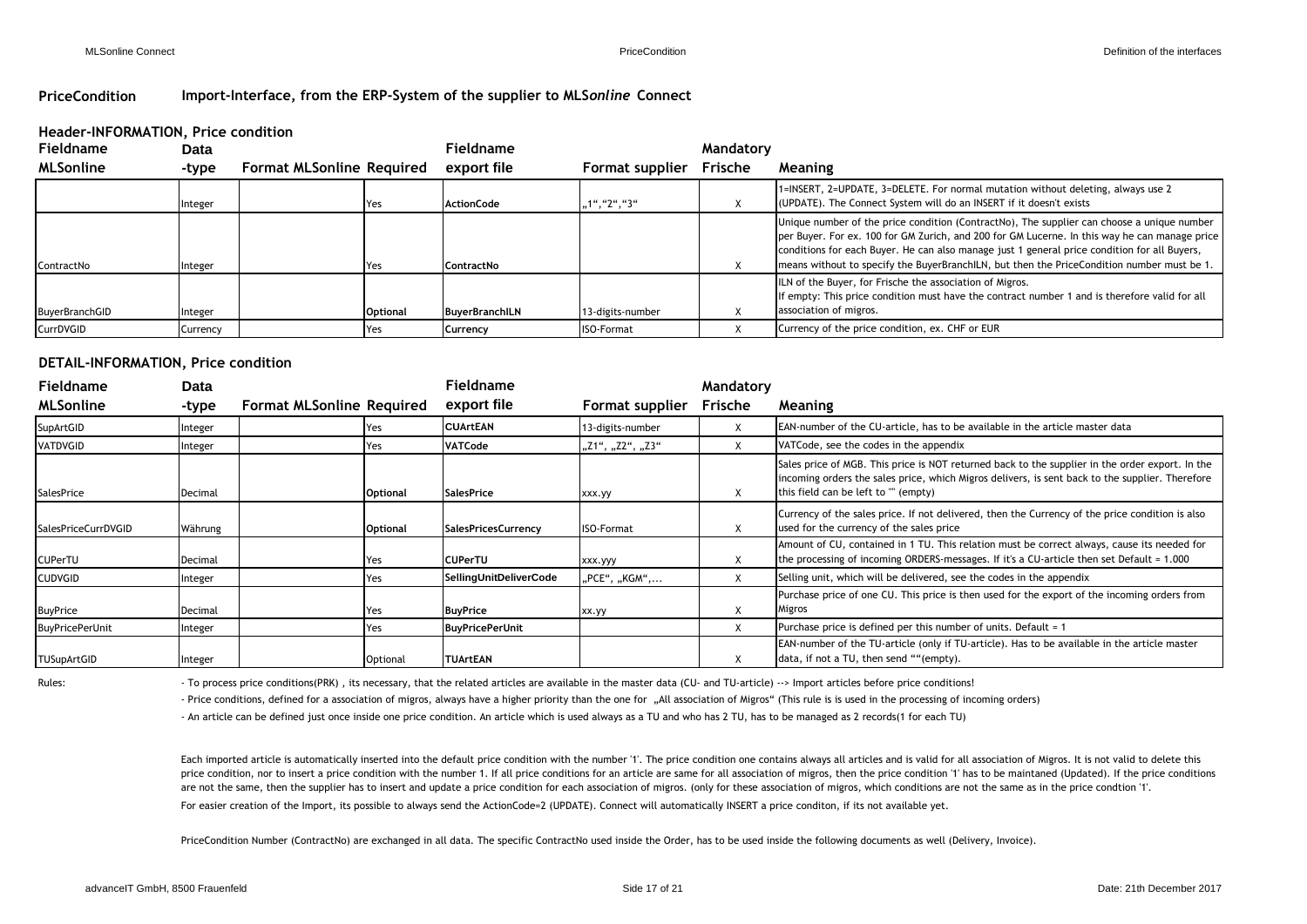## **StockReceipt Export-Interface, from MLS***online* **Connect to the ERP-system of the supplier**

# **HEADER-INFORMATION, Confirmation of Delivery Receipt (only in process Stockkeeping LEB) Format**

| <b>Fieldname</b>      | Data    | Format           |          | Fieldname                | <b>MLSonline</b>          | Mandatory   |                                                                                                                                                                                      |
|-----------------------|---------|------------------|----------|--------------------------|---------------------------|-------------|--------------------------------------------------------------------------------------------------------------------------------------------------------------------------------------|
| <b>MLSonline</b>      | -type   | <b>MLSonline</b> | Required | export file              | Connect                   | Frische     | <b>Meaning</b>                                                                                                                                                                       |
| <b>RECADVNo</b>       | Integer |                  | Yes      | <b>RECADVNo</b>          |                           | $\lambda$   | Number of the Delivery receipt confirmation.<br>The confirmation of a delivery contains the confirmation of a physical<br>delivery and references always to a speficic DESADV-number |
| <b>DESADVNo</b>       | Integer |                  | Yes      | <b>DESADVNo</b>          | String max. 10 characters | X           | Reference to the DESADV-number of the delivery                                                                                                                                       |
| OrderNo               | Integer |                  | Yes      | <b>OrderNo</b>           | Max. 10-digits            | $\mathbf v$ | Reference to the number of the Order                                                                                                                                                 |
| ReceiveDate           | Date    | 2007-07-07       | Yes      | <b>ReceiveDate</b>       | 2007-07-07                |             | Date of the goods receipt                                                                                                                                                            |
| <b>BuyerBranchGID</b> | Integer |                  | Yes      | <b>BuyerBranchILN</b>    | 13-digits-number          |             | ILN-number of the buyer (for Frische always an association of Migros)                                                                                                                |
| StockBranchGID        | Integer |                  | Yes      | <b>StockBranchILN</b>    | 13-digits-number          |             | ILN number of the storage location                                                                                                                                                   |
| LogisticClassDVGID    | Integer |                  | Yes      | <b>LogisticClassCode</b> |                           |             | Number of the process, see codes in the appendix                                                                                                                                     |

# **DETAIL-INFORMATION, Conformation of Delivery Receipt (only in process Stockkeeping LEB) Format**

| Fieldname          | <b>Data</b> | <b>Format</b>    |                 | Fieldname              | <b>MLSonline</b>    | Mandatory         |                                                                                                      |
|--------------------|-------------|------------------|-----------------|------------------------|---------------------|-------------------|------------------------------------------------------------------------------------------------------|
| <b>MLSonline</b>   | -type       | <b>MLSonline</b> | Required        | export file            | Connect             | Frische           | <b>Meaning</b>                                                                                       |
| SupArtGID          | าteger      |                  | Yes             | <b>CUArtEAN</b>        | 13-digits-number    | X                 | <b>EAN number of the CU-article</b>                                                                  |
| <b>TUSupArtGID</b> | าteger      |                  | Optional        | <b>ITUArtEAN</b>       | 13-digits-number    | v                 | <b>EAN</b> number of the TU-article, if its a TU-article, "" if CU-article                           |
| QtyDespatch        | Decimal     |                  | Yes             | QtyDespatch            | Dezimal xxx.yyy     | X                 | quantity delivered (in CU)                                                                           |
| QtyConfirmed       | Decimal     |                  | Yes             | <b>QtyConfirmed</b>    | Dezimal xxx.yyy     | X                 | quantity confirmed (in CU)                                                                           |
| <b>CUDVGID</b>     | nteger      |                  | Yes             | SellingUnitDeliverCode | "PCE", "KGM", "LTR" | X                 | Selling unit of the confirmed article, PCE, kilogram, liter, see codes in<br>the appendix.           |
| DeliveryPosNo      | าteger      |                  | Yes             | DeliveryPosNo          | Integer             | $\lambda$         | Reference to the Position number (DeliveryPosNo) of the delivery position,<br>sent from the supplier |
| OrderPosNo         | nteger      |                  | Yes             | <b>OrderPosNo</b>      | Integer             | $\mathbf{v}$<br>⌒ | Reference to the Position number (OrderPosNo) of the order position.                                 |
| LotNo              | String      |                  | <b>Optional</b> | LotNo                  | <b>String</b>       |                   | Lot-number. Empty, if not lot information                                                            |

Rule: The StockReceipt-Export is the confirmation of the delivered goods for a specific delivery, so called "Lieferempfangsbestätigung"(LEB). Based on this information, the supplier has to generate the invoice. It is not allowed to charge an invoice, before the supplier gets the StockReceipt. Inside the StockReceipt, the supplier gets the exact quantities of the received goods. The process must be as follows: 1. Order receipt (Order-Export) or manual reorder (Order-Import)

2. Delivery (Delivery-Import)

3. LEB (StockReceipt-Export)

4. Invoice (Invoice-Import)

If the supplier generates invoices without getting the StockReceipt, these invoices are corrected from the StockReceipt (the amounts), but will never be delivered to the Migros Cooperative Association!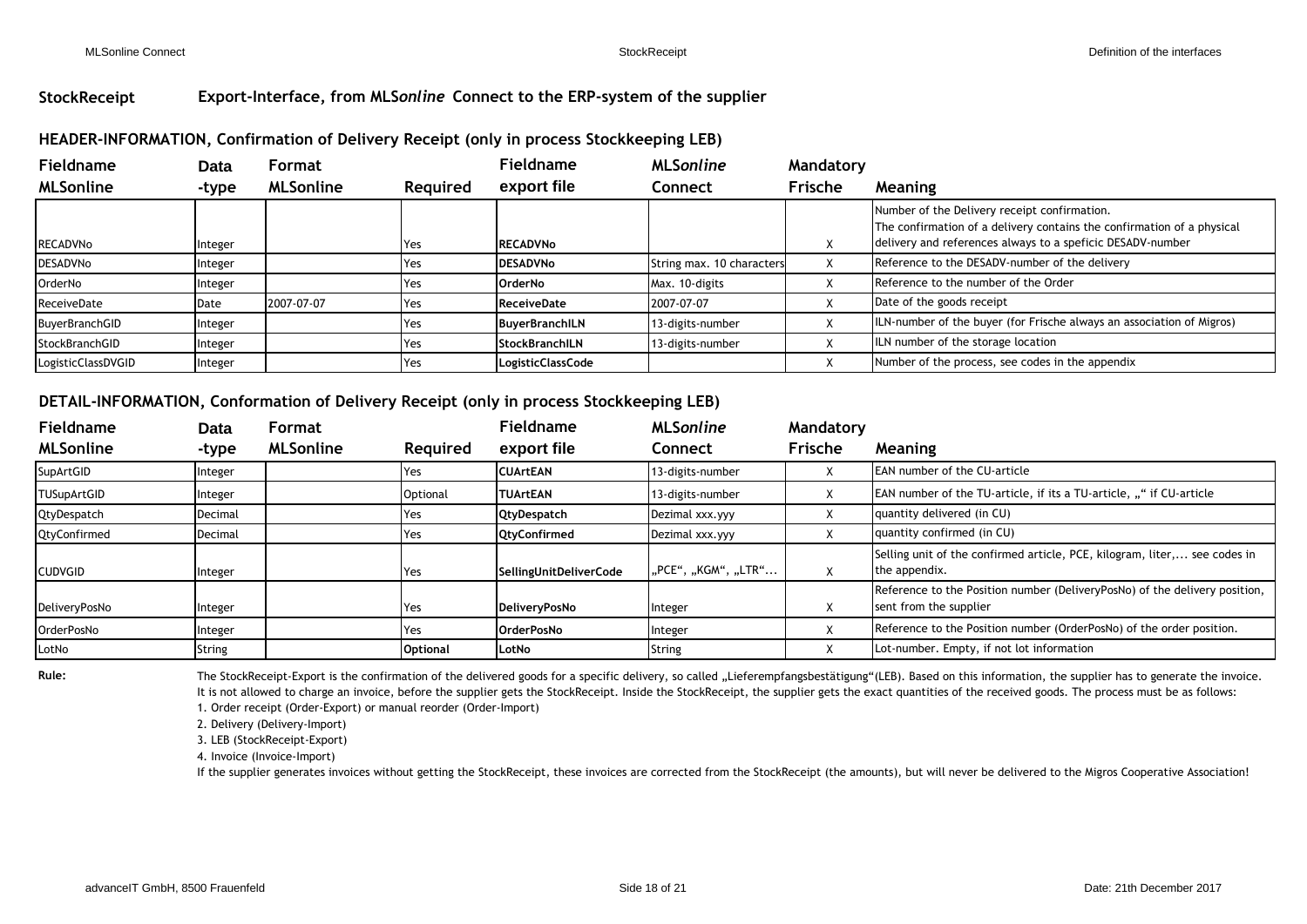# **Remitting Advice Export-Interface, from MLS***online* **Connect to the ERP-system of the supplier (optional)**

## **HEADER-INFORMATIONEN, Remitting Advice (REMADV)**

| <b>Fieldname</b>         | <b>Data</b> | Format              |                 | Fieldname                | <b>MLSonline</b>    |                                                 |
|--------------------------|-------------|---------------------|-----------------|--------------------------|---------------------|-------------------------------------------------|
| <b>MLSonline</b>         | -type       | <b>MLSonline</b>    | <b>Reguired</b> | export file              | Connect             | <b>Meaning</b>                                  |
| REMADVNo                 | String      | 10-digit-String     | Yes             | <b>REMADVNo</b>          | 10-digit-String     | Number of the Remitting Advice                  |
| <b>REMADVTotalAmount</b> | Decimal     | Decimal xxx.yyy     | <b>Yes</b>      | <b>REMADVTotalAmount</b> | Decimal xxx.yyy     | Total amount of the Advice                      |
| <b>REMADVNetAmount</b>   | Decimal     | Decimal xxx.yyy     | <b>Yes</b>      | <b>REMADVNetAmount</b>   | Decimal xxx.yyy     | Net amount of the Advice (Total minus discount) |
| PayerBranchGID           | Integer     | 13-digit ILN-Nummer | <b>I</b> Yes    | PayerBranchILN           | 13-digit ILN-Nummer | ILN number of the Payer                         |
| CurrDVGID                | Currency    |                     | 'Yes            | Currency                 | ISO-Code (3-chars)  | Currency code as ISO-Code                       |

## **DETAIL-INFORMATIONEN, Remitting Advice (REMADV)**

| <b>Fieldname</b>         | Data    | Format            |                 | <b>Fieldname</b>          | <b>MLSonline</b>      |                                                                  |
|--------------------------|---------|-------------------|-----------------|---------------------------|-----------------------|------------------------------------------------------------------|
| <b>MLSonline</b>         | -type   | <b>MLSonline</b>  | <b>Reguired</b> | export file               | Connect               | <b>Meaning</b>                                                   |
| BuyerBranchGID           | Integer |                   | <b>Yes</b>      | BuyerBranchILN            | 13-digits number      | ILN of the Buyer, for Frische the association of Migros          |
| <b>OrderNo</b>           | String  | Max. 10-digits    | <b>I</b> Yes    | <b>OrderNo</b>            | Max. 10-digits        | OrderNo, for which the advice is for                             |
| InvoiceNo                | String  | Max. 10-digits    | <b>Yes</b>      | <b>InvoiceNo</b>          | String. 16-characters | InvoiceNo, for which the advice is for                           |
| REMADVDate               | Date    | Format 2007-05-30 | 'Yes            | <b>REMADVDate</b>         | Format 2007-05-30     | Date of the advice                                               |
| <b>REMADVTotalAmount</b> | Decimal | Decimal xxx.yyy   | 'Yes            | <b>IREMADVTotalAmount</b> | Decimal xxx.yyy       | Total amount of the advice for this invoice                      |
| <b>REMADVNetAmount</b>   | Decimal | Decimal xxx.yyy   | 'Yes            | <b>IREMADVNetAmount</b>   | Decimal xxx.yyy       | Net amount of the advice for this invoice (Total minus discount) |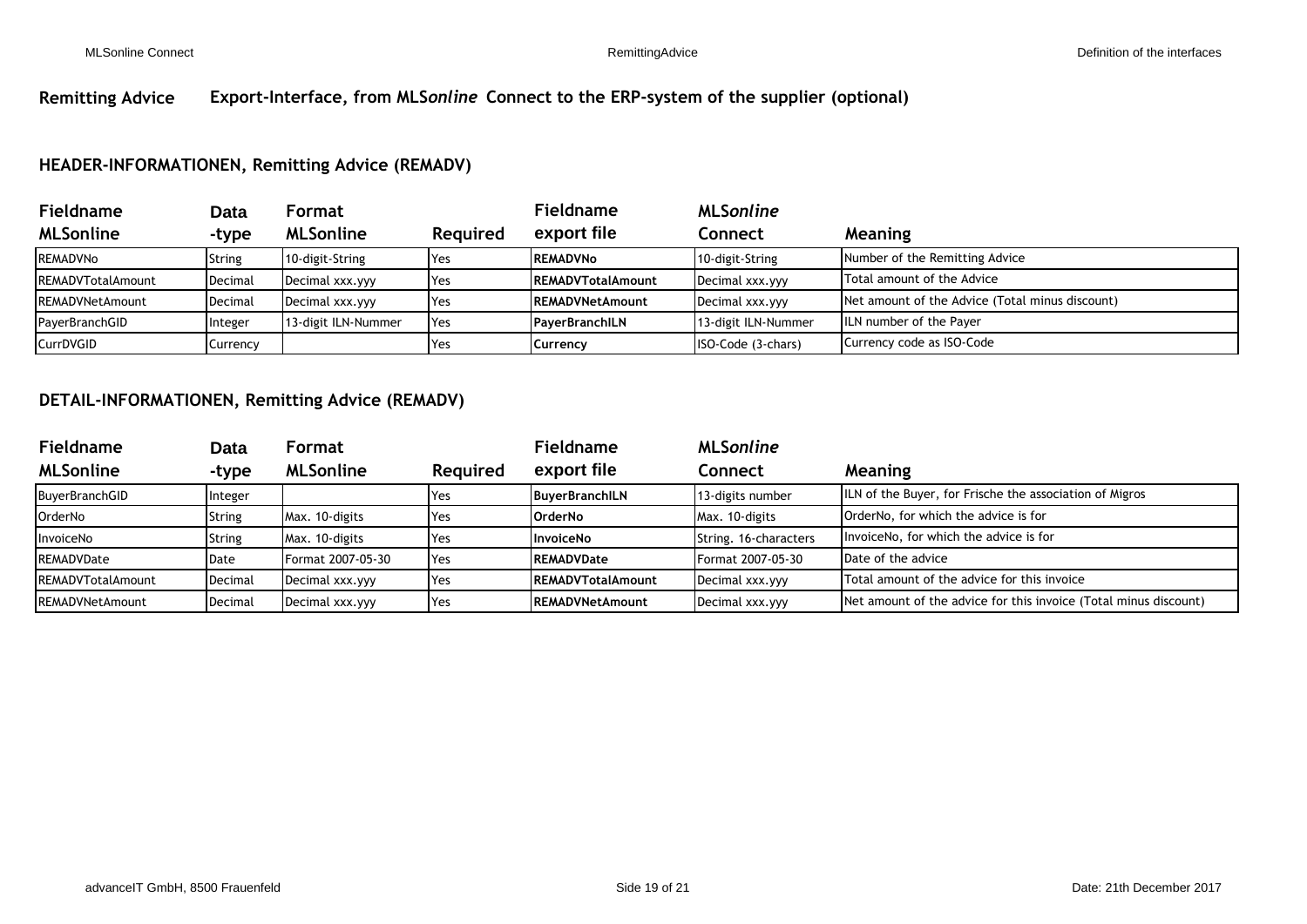# **SubsidiaryBranch Export-Interface, from MLS***online* **Connect to the ERP-system of the supplier (optional)**

## **INFORMATIONEN, Filialverzeichnis (SubsidiaryBranch)**

| <b>Fieldname</b>          | <b>Data</b> | Format              |                 | <b>Fieldname</b>        | <b>MLSonline</b> |                                                              |
|---------------------------|-------------|---------------------|-----------------|-------------------------|------------------|--------------------------------------------------------------|
| <b>MLSonline</b>          | -type       | <b>MLSonline</b>    | <b>Required</b> | export file             | Connect          | Meaning                                                      |
| <b>BranchILN</b>          | String      | 10-digit-String     | Yes             | <b>BranchGLN</b>        | 13-digit-String  | <b>GLN</b> number of the Partner                             |
| <b>IREMADVTotalAmount</b> | Decimal     | Decimal xxx.yyy     | Yes             | <b>MBranchID</b>        | String           | Migros number of the Partner                                 |
| BranchTypeDVGID           | Decimal     | Decimal xxx.yyy     | Yes             | <b>BranchType</b>       | "1" or "2"       | Type of the partner (1=Subsidiary, 2=Central delivery place) |
| SAPNo                     | Integer     | 13-digit ILN-Nummer | Yes             | <b>SAPNo</b>            | String           | <b>SAP Number</b>                                            |
| Name                      | Currency    |                     | Yes             | <b>Name</b>             | String           | Name of the partner                                          |
| NameAnnex                 | Currency    |                     | Yes             | NameAnnex               | String           | Short name of the partner                                    |
| AddrShort                 | Currency    |                     | Yes             | <b>AddrShort</b>        | String           | Short address                                                |
| Street                    | Currency    |                     | Yes             | Street                  | String           | Street name                                                  |
| Country                   | Currency    |                     | Yes             | Country                 | String           | Country, "CH", "DE",                                         |
| ZipCode                   | Currency    |                     | Yes             | <b>ZipCode</b>          | String           | ZipCode                                                      |
| Location                  | Currency    |                     | Yes             | Location                | String           | Location                                                     |
| Deleted                   | Currency    |                     | Yes             | <b>isActive</b>         | String           | 1=Active, 0=Deleted(Inactive)                                |
| <b>ParentBranchGID</b>    | Currency    |                     | Yes             | <b>IParentBranchGLN</b> | String           | ILN of the cooperative to which this partner belongs         |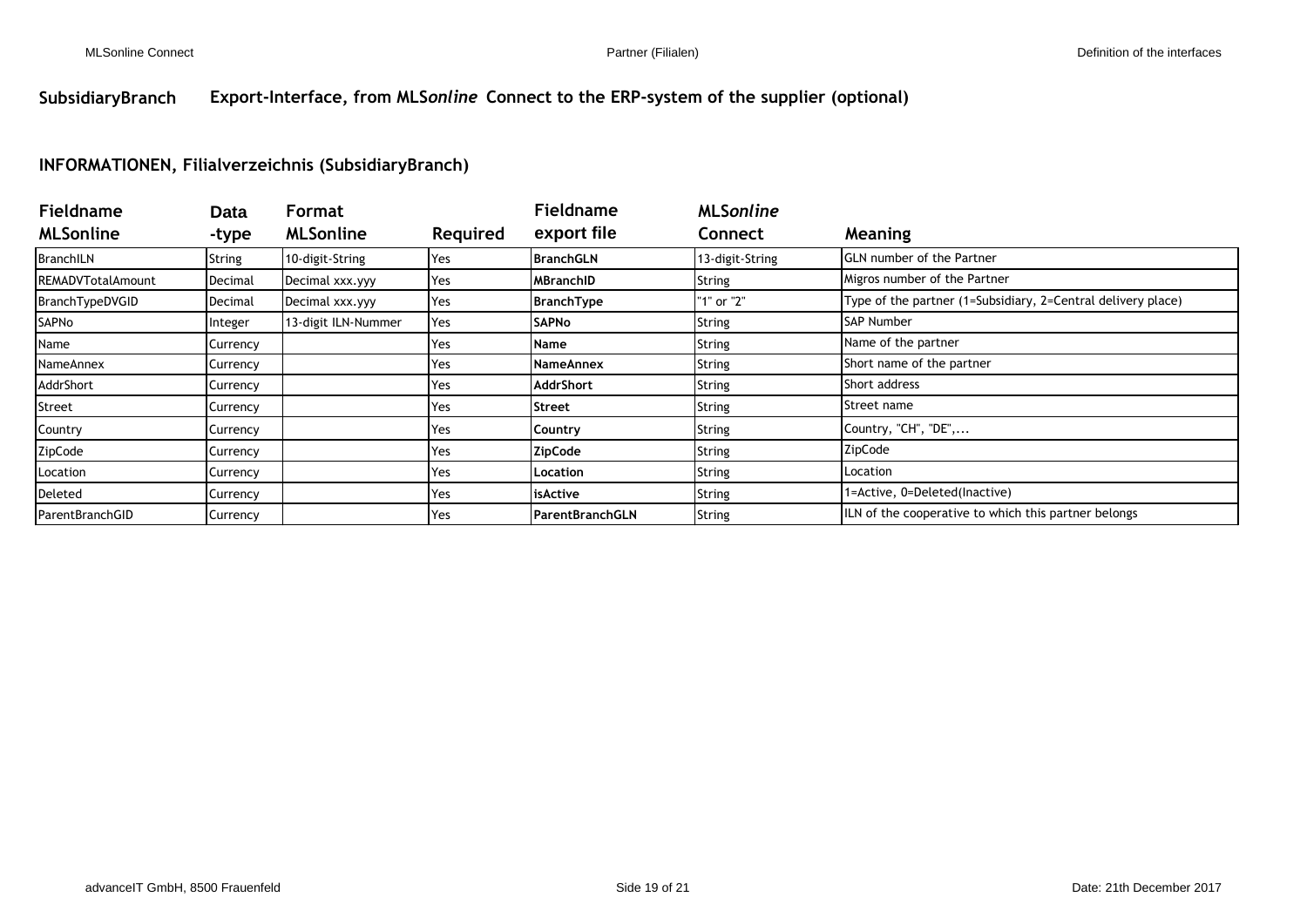| <b>Common Codes</b>        |                                    | <b>Codes for Delivery</b> |                                                   |  |  |
|----------------------------|------------------------------------|---------------------------|---------------------------------------------------|--|--|
|                            | Logistic Classes (Type of process) | <b>Transport mode</b>     |                                                   |  |  |
| Fieldname:                 | LogisticClassCode                  | Fieldname:                | TransModeCode                                     |  |  |
| 1                          | Stockkeeping (SK)                  | $\mathbf 0$               | unknown                                           |  |  |
| $\mathbf{2}$               | Direct to Store (DTS)              | 10                        | Ship/sea transport                                |  |  |
| 3                          | Cross Docking (CD)                 | 20                        | Railway                                           |  |  |
| 4                          | Rackjobbing (RJ)                   | 30                        | Road                                              |  |  |
| 5                          | <b>Cross Docking/Stockkeeping</b>  | 40                        | Air cargo                                         |  |  |
| 6                          | Kommissionierlager                 | 60                        | Multimoda transport                               |  |  |
| $\overline{7}$             | Stockkeeping VMI (SK-VMI)          | 80                        | Domestic water transport                          |  |  |
| 89                         | <b>Retouren No Orders Frische</b>  | Logistic unit             |                                                   |  |  |
| 90                         | <b>Retouren-Frische</b>            | Fieldname:                | LUTypeCode                                        |  |  |
| 91                         | <b>DTS-Frische</b>                 | 300                       | Pallet exchange                                   |  |  |
| 92                         | <b>CD-Frische</b>                  | 305                       | Migros pallet                                     |  |  |
| 93                         | SK-/Flowthrough Frische            | 306                       | Half pallet                                       |  |  |
| 95                         | LILA-Lagerbewirtschaftung          | 307                       | Universal bundle BN                               |  |  |
| 96                         | LILA-Warenentnahme                 | 309                       | Universal bundle AN                               |  |  |
| 97                         | Direct to Store VMI (DTS-VMI)      | 310                       | Universal bundle AN                               |  |  |
| 98                         | Retouren (DTS-VMI/Rackjobbing)     | 311                       | Universal bundle B                                |  |  |
|                            |                                    | 312                       | Universal bundle C                                |  |  |
| <b>Order/Delivery Unit</b> |                                    | 313                       | Universal bundle D                                |  |  |
| Fieldname:                 | <b>UnitCode</b>                    | 317                       | Lattice 20 H                                      |  |  |
| CU                         | <b>Consumer Unit</b>               | 319                       | Universal bundle U                                |  |  |
| TU                         | <b>Trading Unit</b>                | 330                       | Putting lattice 1/1                               |  |  |
|                            |                                    | 331                       | Putting lattice 1/2                               |  |  |
| <b>Selling Unit</b>        |                                    | 332                       | Corner columns                                    |  |  |
|                            | Fieldnames: SellingUnitOrderedCode | 333                       | Heading framework                                 |  |  |
|                            | SellingUnitDeliverCode             | 337                       | CC-CON (CC-Container)                             |  |  |
|                            |                                    | 338                       | CC-TAB (CC)                                       |  |  |
| <b>PCE</b>                 | <b>Piece</b>                       | 339                       | CC_VKR (CC-square tube)                           |  |  |
| <b>KGM</b>                 | Kilogram                           | 350                       | FH (Meat hook)                                    |  |  |
| <b>LTR</b>                 | Liter                              | 351                       | CH (Quarter hook)                                 |  |  |
| <b>CMT</b>                 | Centimeter                         | 352                       | VH (Carreehook)                                   |  |  |
| <b>MTR</b>                 | Meter                              | 360                       | <b>Tainer</b>                                     |  |  |
| <b>MTK</b>                 | Square meter                       | 999                       | Container unknown (Default, if Container unknown) |  |  |